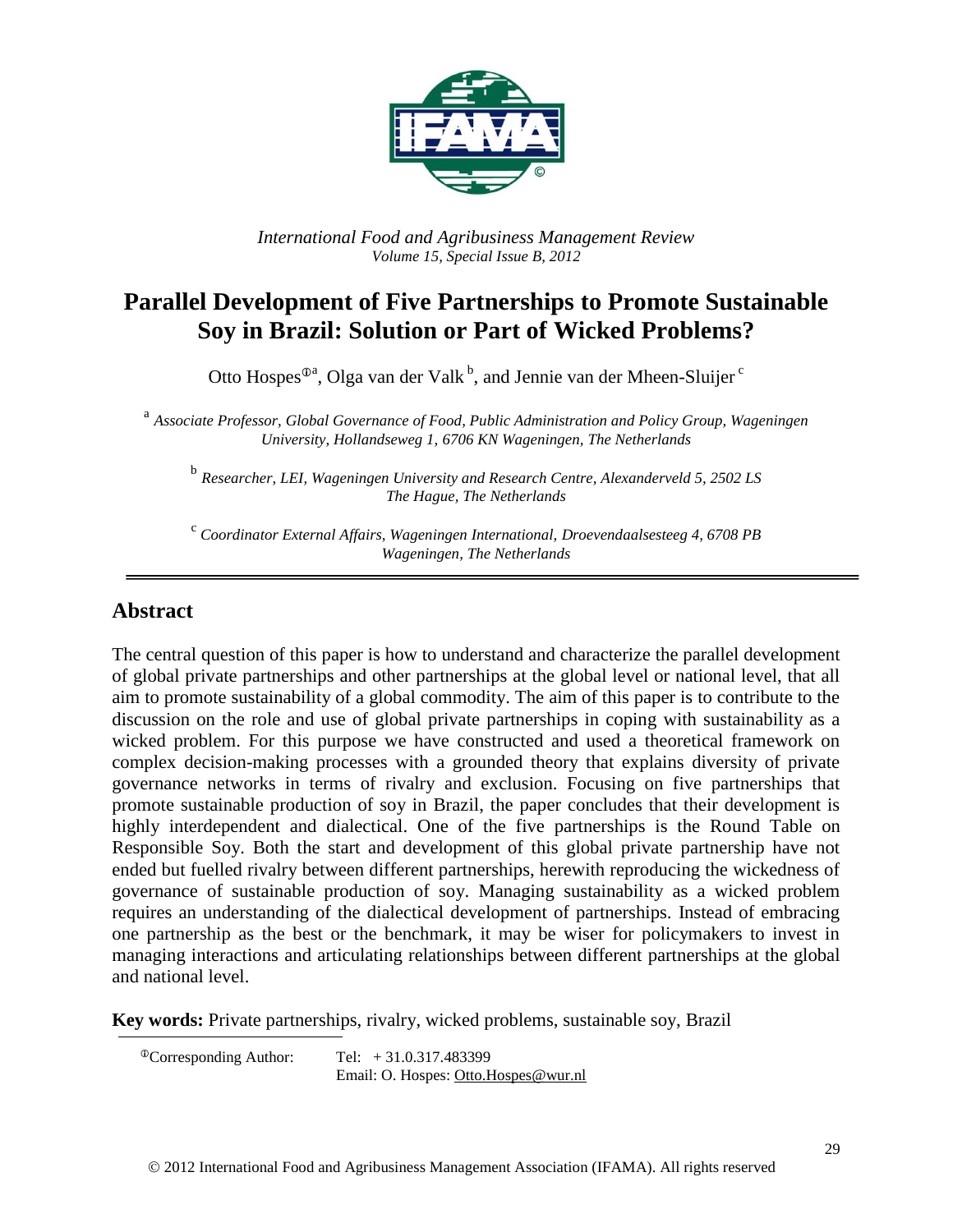### **Introduction**

Sustainability has been called an example of a special kind of problem: wicked problems (Batie 2008; Peterson 2009). Wicked problems are 'dynamically complex, ill-structured, public problems. The causes and effects are extremely difficult to identify and model; wicked problems tend to be intractable and elusive because they are influenced by many dynamic and political factors as well as biophysical complexities' (Batie 2008, 1176). Peterson (2009) considers sustainability as a wicked problem because it is 'complex, ill-defined, messy and unsolvable in any traditional sense' (p.71). In this paper we want to highlight two other dimensions of sustainability as a wicked problem: first, sustainability is a wicked problem because 'there is no definitive formulation of what the problem is' (Rittel and Weber 1973, 161). The problem of sustainability has something to do with lack of congruence between environmental, social and economic values, institutions and practices that explain more or less irreversible, processes of environmental degradation, social exclusion and, or economic decline. However, it is difficult to define and agree on what the problem exactly is, where the problem starts and what the scale of the problem is. Second, sustainability is a wicked problem because there has been an explosion of organizations and authorities at local, national and international levels to discuss and solve sustainability but at the same time little agreement on what formal and/or informal rule systems should define and direct sustainability (Rosenau 2003). The search for sustainability is characterized by 'double dynamics' of governance : 'actors not only deliberate to get favorable solutions for particular problems, but while deliberating also negotiate new institutional rules, develop new norms of appropriate behavior and devise new conceptions of legitimate political intervention' (Hajer 2003, 175-176). In other words, sustainability can be characterized by parallel processes of institutional proliferation and emergence of institutional voids.

One of the worldwide controversies on sustainability involving business, civil society and government actors, is about negative environmental and social effects of the production and expansion of global agricultural commodities, like soy, palm oil, wood, coffee, etc. Typically, different views exist on the relative weight and importance of negative effects and to what extent they outweigh positive effects. Also, there is no consensus on the extent to which negative effects can be attributed to production and expansion. Whilst knowledge and information on cause-effect relationships is still evolving or outright contested, actors from different spheres and different places have organized multi-stakeholder consultations to discuss how to promote sustainable production. Sharing concerns or desires on sustainability, they gradually realized that they were part of a very complex global system, glued together by multiple chains of production, trade and consumption of a global commodity.

### *Global Private Partnerships*

The 1990s and even more so the 2000s have been the era characterized by the emergence of new forms of global governance in the field of sustainable production of global commodities like palm oil, soy, wood, coffee, etc. Whereas the UN Sustainability Summit of Rio in 1992 marked the beginning of many public-private partnerships to address sustainability concerns, it were typically business and civil society actors who manifested themselves as new authorities to govern sustainability of global commodities through private partnerships (Glasbergen 2008; Hospes 2011; Schouten and Glasbergen 2011). Seeing that national governments were hesitant to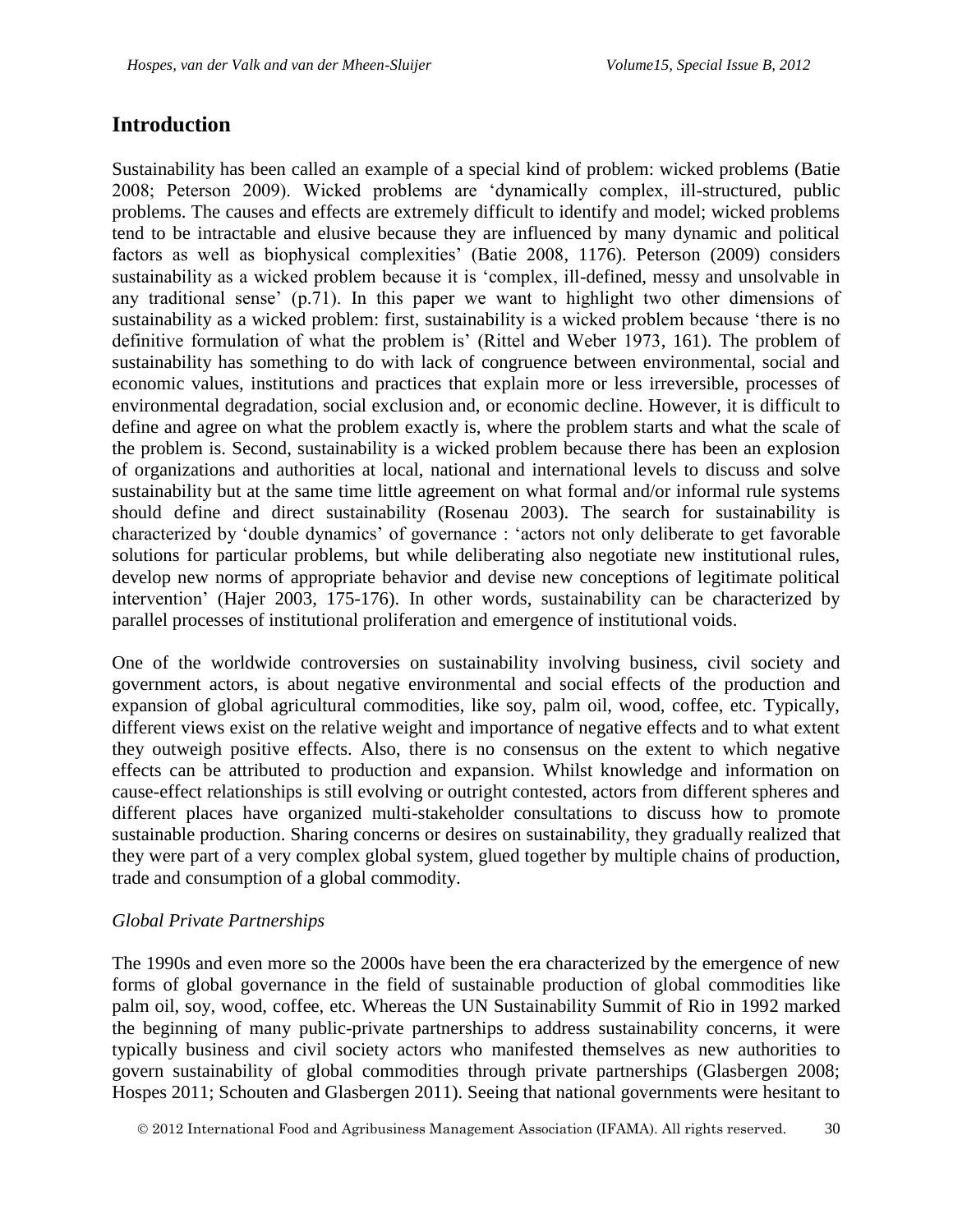develop global sustainability standards to direct producers and business of global commodities on pathways to sustainability, business and civil society actors began to organize themselves at different levels and in different countries to prepare the development of sustainability principles and criteria. They developed network-based polities or institutional arrangements and began to organize non-territorialized representation of stakeholders and stakeholder groups from different parts of the world. With a view to establish widely shared principles and criteria for sustainability rules and to become accepted as a new authority to develop such rules, the early developers of global private partnerships or networks tried to be inclusive in at least two ways: to include as much as possible of stakeholders from different spheres and places in the process of developing global principles and criteria and to develop as comprehensive as possible a set of sustainability principles and criteria.

Global private partnerships can be defined as new authorities or institutional arrangements to manage or at least cope with sustainability as a wicked problem. The rise of these partnerships can be seen as answering the call of Rosenau (2003) for 'innovative partnerships between different actors to reverse ecological decline in the early decades of the new century' (p. 28). However, the rise and development of these partnerships have neither been easy nor uncontroversial. First, business and civil society actors not only come from different places and spheres but also have different missions and concerns are inspired by values that may be hard to reconcile, and last but not least, may join or leave the process of consultation at different times. Second, for different reasons business or civil society actors may consider other organizational or regulatory initiatives at the global or national level as either more effective or legitimate in promoting sustainability. This means that some kind of rivalry may exist between global private partnerships and other partnerships at global or national level, calling themselves networks, coalitions or alliances.

The aim of this paper is to contribute to the discussion on the role and use of global private partnerships in coping with sustainability as a wicked problem. For this purpose we want to describe the parallel development of global private partnerships and other partnerships, coalitions or networks, that all aim to promote sustainable production of a global commodity. Our main question is: how to understand and characterize this parallel development? Our specific questions are: to what extent and how is the start of a global private partnership affected by other, parallel initiatives? Does the development of global principles through multi-stakeholder consultation end or rather feed rivalry between a global private partnership and other partnerships, coalitions or networks? Does the global private partnerships emerge as the benchmark or rather as one of the forms of governance to generate and implement sustainability principles and criteria for a territory or category of people?

To describe and analyze interactions through time between different partnerships and their principles or programs, we will construct and use a theoretical framework. The framework is a combination of the 'rounds model' that has been coined by Teisman (2000) to analyze complex decision making processes, and a grounded theory that explains diversity of private governance networks in terms of rivalry and exclusion (Smith and Fishlein 2011).

The empirical and analytical part of this paper will focus on the emergence and development of the Round Table on Responsible Soy (RTRS) as a global private partnership and four other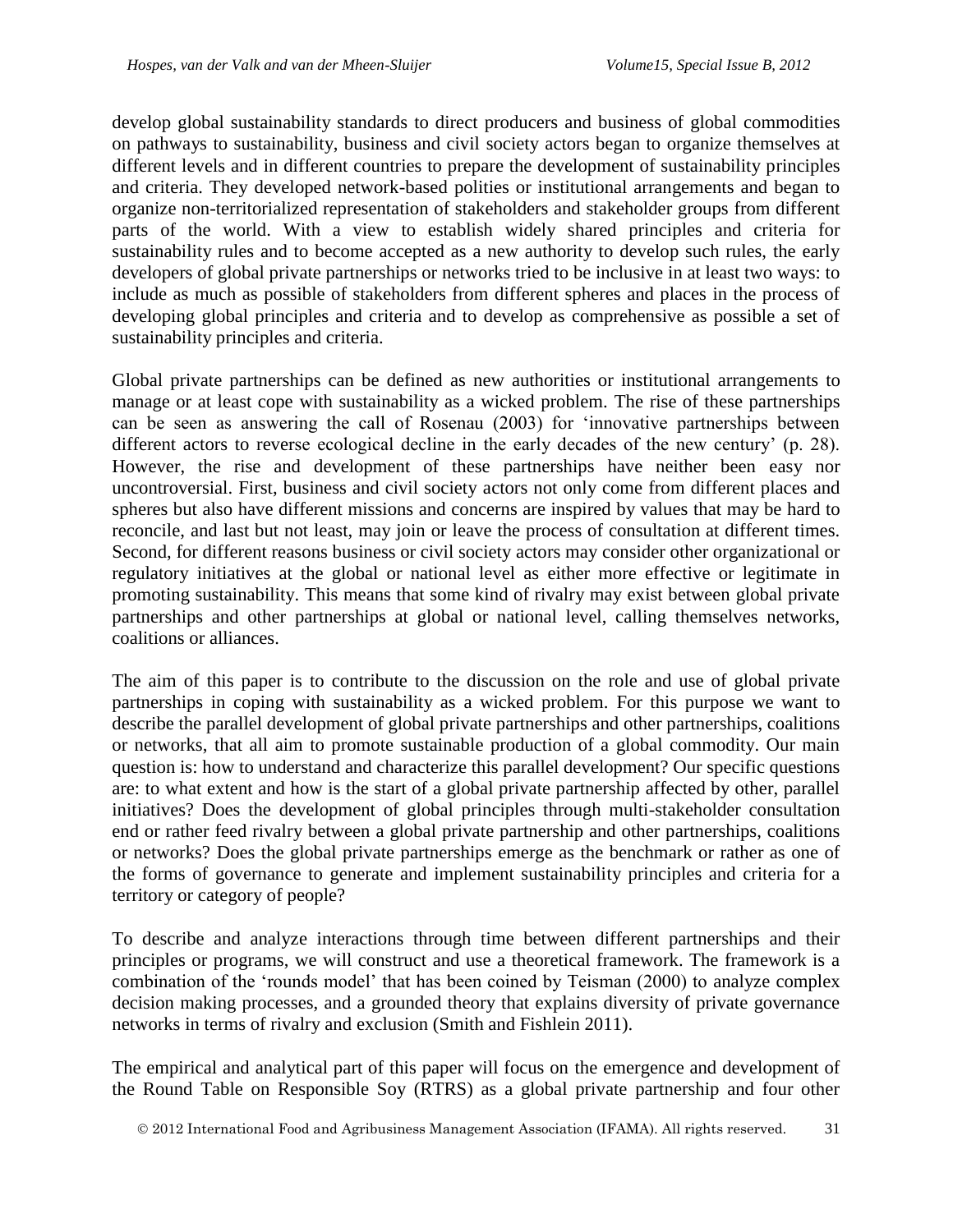organizational and regulatory initiatives that started before or after the formal launch of this global private partnership: the Soy Platform of Brazil, the Basel Criteria, the Soy Moratorium and Soja Plus. As far as the locus of soy production is concerned, we will concentrate on global and national organizations or agreements that are of importance for production of soy in Brazil, as the second largest producer of soy in the world.

Our empirical data are based on semi-structured interviews with different business, civil society and some government actors in Brazil and the Netherlands as part of evaluation research in 2006 (Hospes 2006; Hospes et al. 2009; Hospes 2010) and in 2011 (Valk et al. 2012); participatory observation of the authors at national and international conferences organized by the RTRS; and desk study of minutes of board meetings and meetings of the General Assembly of the RTRS. Appendix 1 provides a detailed and chronological overview of the sources and methods used to describe the parallel development of the five partnerships directed at the promotion of sustainable soy and the interactions between them.

In the next section we will present our theoretical framework. Thereafter, as a background note, we will briefly introduce soybean production and the Forest Code of Brazil. We will then analyze three rounds of interactions between different partnerships, principles and programs of business and civil society actors, that all are directed at promoting sustainable soy in Brazil. In the final section we will draw some conclusions and present some methodological ideas and policy suggestions for studying or supporting the development of partnerships.

## **Theoretical Framework**

To analyze complex decision making in societies that are confronted with network structures, Teisman (2000) distinguishes three models. The first one is the phase model. A key assumption underlying this model is that decision-making can be neatly divided into distinctive stages of formation, adoption and implementation of policy. Another assumption is that a focal actor adopts a dominant definition of the solution to a problem. The phase model is a planning model, but is not very useful to analyze decision-making processes of actors involved in geographically wide and socially diverse networks.

The second model is the stream model. This model is based on the idea that policy making consists of three parallel streams: a stream of problem definitions, a row of solutions and a series of political commitments. According to this model, major policy changes can only occur if these streams become linked, that is, when problem statements, solutions and political commitments of different actors coincide and fit at one moment in time. This model comes much closer to reality, but fails to acknowledge interactions between actors through time and the actor as a processor of (particular versions of) the three streams.

The third model is the rounds model. This model is focused on interactions between different actors (individuals, groups or collective entities) in and through time. In contrast to the phase model, this model assumes that many actors are involved in decision making, not just a focal actor. In contrast to the stream model, this model assumes that every actor involved in decision making will introduce his or her own perception of relevant problems, possible solutions and political judgment. Like the phase model, the rounds model adopts a time perspective: a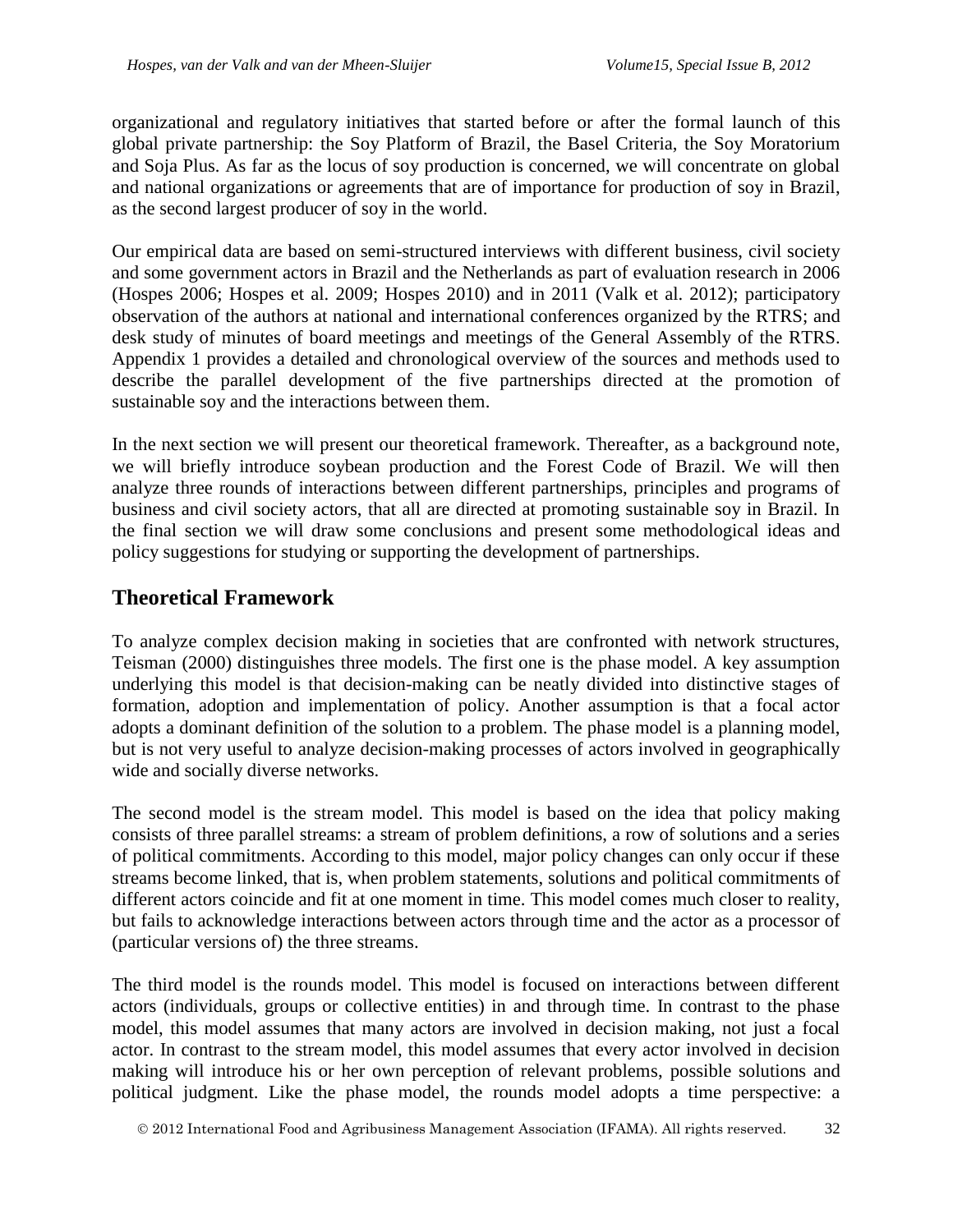distinction is made between different time periods. However, these periods are not characterized in terms of the distinctive stages of the phase model but by more or less controversial decisions that mark the beginning and end of a 'decision making round'. Much more than the stream model, the rounds model is focused on interactions among different actors, or the wicked character of these interactions: during one period or round, one actor may consider a proposal or activity as part of policy implementation. This same proposal or activity may be conceived as part of policy development by another actor. Also, one actor may consider his proposal or activity as a solution to a problem whereas another actor may conceive this proposal or activity as the beginning or cause of a problem.

The rounds model has been mainly used to analyze interactive decision-making in public policy and public-private partnerships in western countries (like the Netherlands, UK, Canada) in the domains of resource management, spatial planning or environmental assessment (Edelenbos and Klijn 2005; Howlett 2007; Klijn and Teisman 2003; Kørnøv and Thissen 2000). Howlett (2007), for instance, used the rounds model to explore policy chronologies of decision-making processes. He examined activities and interaction in five domains between government and NGO actors during different rounds of public policy making in Canada. Calling for further investigation and elaboration, his analysis found that both governmental and NGO activity vary greatly over rounds in terms of intensity and that NGO activity in particular appeared to be driven by opposition to proposed bills.

Given the network-like character of global private partnerships and the many actors and interactions involved in decision-making, we think that the rounds model is also extremely useful to describe and analyze interactions and decision-making processes at these partnerships. However, to make the model more suitable to describe interactions between different partnerships, we propose to redress a flaw in the model and use a theory that explains diversity and competition between different networks.

The rounds model focuses on interactions between actors but assumes that actors remain where they are. The study of Smith and Fishlein (2011) on rivaling private governance networks, however, shows that we cannot assume that all actors are remaining engaged with one particular network all the time but may shift from one to another, or even leave one initiative to start a new one. The rounds of decision-making can be seen as a game of musical chairs, with actors moving around the chairs and deciding to sit or leave the game when the music stops. Actors may switch from one negotiation space or rule-making process to another. They observe that, 'The impetus for creating a competing network most often stems from groups of stakeholders that are either excluded from the creation of the initial effort or feel disadvantaged by the course its development is taking' (Smith and Fishlein 2011, 514). Moreover, they argue that exclusion of actors from existing networks explains diversity of and competition between different organizations and networks. Finally, they conclude that competitiveness does not so much depend on specific rules but on the composition of an organization or network and the unique relation-specific resources and capabilities of this organization or network (ibid).

Combining the theory on rivalry of Smith and Fishlein with the rounds model of Teisman, we want to posit the following. Exclusion of actors from a decision-making process can be considered as the critical mechanism or event to explain both diversity of and rivalry between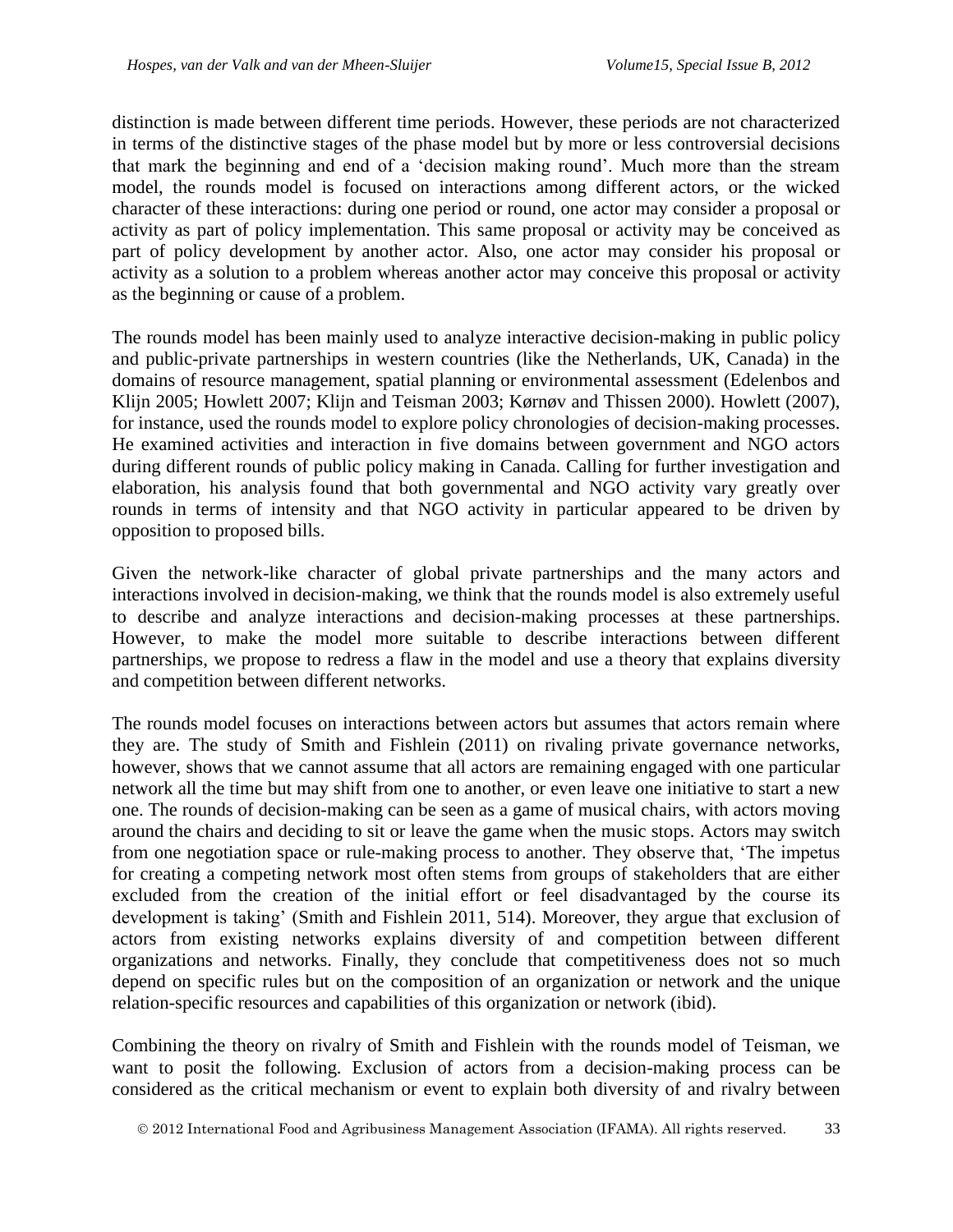different initiatives. Such exclusion can take place in different ways and for different reasons during different rounds of decision making. Actors may not have been invited at the very beginning of an initiative, or find it too hard to make their voice heard or vote count. Some may find an issue lacking on the agenda, others disagree with the adoption of specific principles and criteria. For different reasons, they may leave a network because they feel disadvantaged by the course of its development, and start a new initiative.

To further develop the theoretical argument on rivalry between different initiatives to explain diversity, we want to consider the scale of an initiative. Next to membership composition and specific rules, an initiative can be characterized in terms of scale. With the scale of an initiative, we mean the scale at which the initiators believe or assume that problems, norms and other solutions for (lack of) sustainability need to be negotiated and agreed upon. If an initiative to promote sustainable production of a commodity is defined at the global scale, then actors from all over the world can join the initiative and participate in decision-making processes, provided they have the means to do so. For those global commodities that are geographically concentrated in a few countries, this implies that producers have to cope with or see themselves confronted in a network with many foreign or international actors. If an initiative is defined at the national or local scale, then foreign or international actors are or can be excluded from membership and decision-making rounds.

# **Soybean Production and the Forest Code of Brazil**

 $\overline{a}$ 

Soybean is a multi-purpose crop and global commodity. It is used for production of feed, food and fuel. All over the world, the myriad uses of soybean have been discovered and developed by firms, researchers and government agencies in the fields of health, nutrition, food, agriculture and industry. Not surprisingly, soybean has been qualified as a 'miracle bean' (Both ENDS 2006; Prodöhl 2010).

Production of soybean is largely concentrated in the western hemisphere. The USA, Brazil and Argentina are the three main soy producers in the world (see Figure 1). These three countries are also world leaders in export. China is the major destination market: 59 percent of all traded soybean is imported by China, followed by the EU 27 (14 percent).<sup>1</sup>

Whereas the USA is the world's leading producer and exporter of soy, much of the sustainability debate has concentrated on Brazil, covering the largest part of the Amazon biome. The fear of rapid and irreversible deforestation of the Amazon biome as a result of agricultural expansion has been a key motive of international and national civil society organizations (like WWF, Greenpeace, the Brazilian Forum of NGOs and Social Movements for the Environment, the Amazon Working Group, etc.) to call for sustainable or responsible soy production to minimize negative environmental and social effects.

<sup>&</sup>lt;sup>1</sup> Until the second World War, China was the world's largest producer of soybean. In 1943 the USA took over is position and in 1974 Brazil's production also passed that of China (Shurtleff and Aoyagi 2007).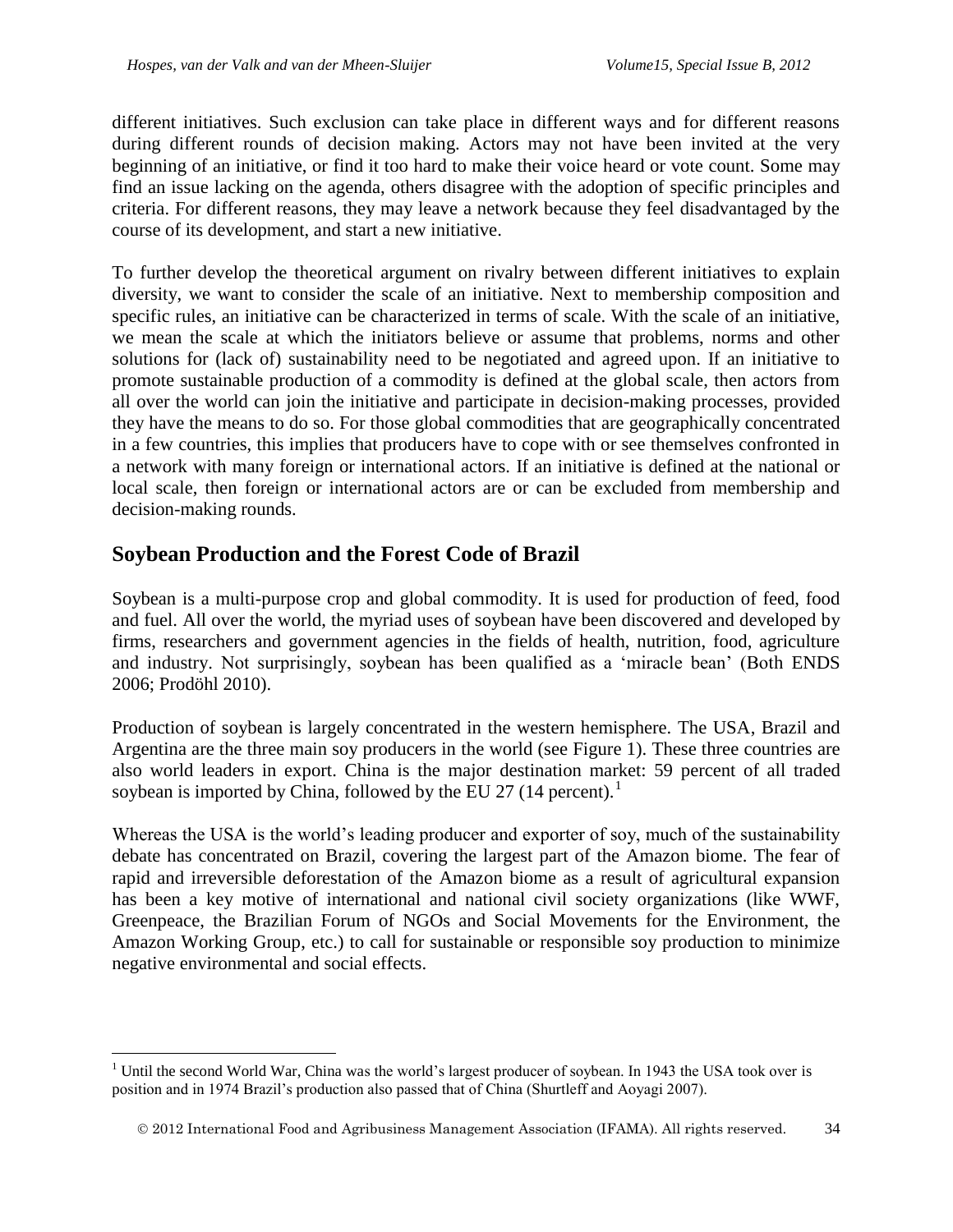

**Figure 1.** World soybean production 2010/2011 (in 1,000 MT) **Source.** USDA-FAS Table 07 Soybeans: World Supply and Distribution, downloaded September 20th of 2012 at http://www.fas.usda.gov/psdonline/circulars/oilseeds.pdf

These civil society organizations are not concerned about the lack of environmental law to regulate deforestation but rather the lack of compliance to such law and the political pressure of soy producers to soften the Brazilian Forest Code (Lima et al. 2011). This code sets limits on the amount that can be cleared within any plot of land. 'The 1965 Code (Law 4.771/65) was amended in 2001 (MP 2.1666/67), making it a legal requirement that 80% of each parcel within the Amazon biome must remain forested, which means that soy farming will be much less profitable here than in the Cerrado, where only 35% of native vegetation cover has to be retained' (ibid). In addition, the Brazilian Forest Code distinguishes Areas of Permanent Preservation (APP). These are vulnerable areas, such as riversides, hilltops, and steep slopes, where agricultural production and expansion is not allowed.

The Ministry of Environment of Brazil has concluded in several studies on deforestation in Brazil that poorly defined property rights form a major explanation of on-going deforestation and lack of compliance to the Forest Code of Brazil (Valk et al. 2011). These poorly defined property rights also form one of the main reasons why land conflicts persist at the agricultural frontiers in Brazil (Alston et al. 1996; Mueller et al. 1994).

In May 2011 the Brazilian Congress approved an amendment of the Forest Code, that would provide amnesty for illegally logged forest before 2008. This amnesty did not pass the Brazilian Senate. The senate, however, did accept a revision of the Forest Code in December 2011, that gives a long time (20 years) to large soy producers to comply with legal requirements and sets smaller margins for cultivation close to vulnerable areas (Valk et al. 2011).

Global private partnerships, and certainly the RTRS that requires soy producers to comply with applicable national legislation, can be seen as social mechanisms or designers of soft law to realize greater compliance to the Forest Code of Brazil. Second, they offer alternative and higher sustainability standards for soy production, certainly in case this code is watered down.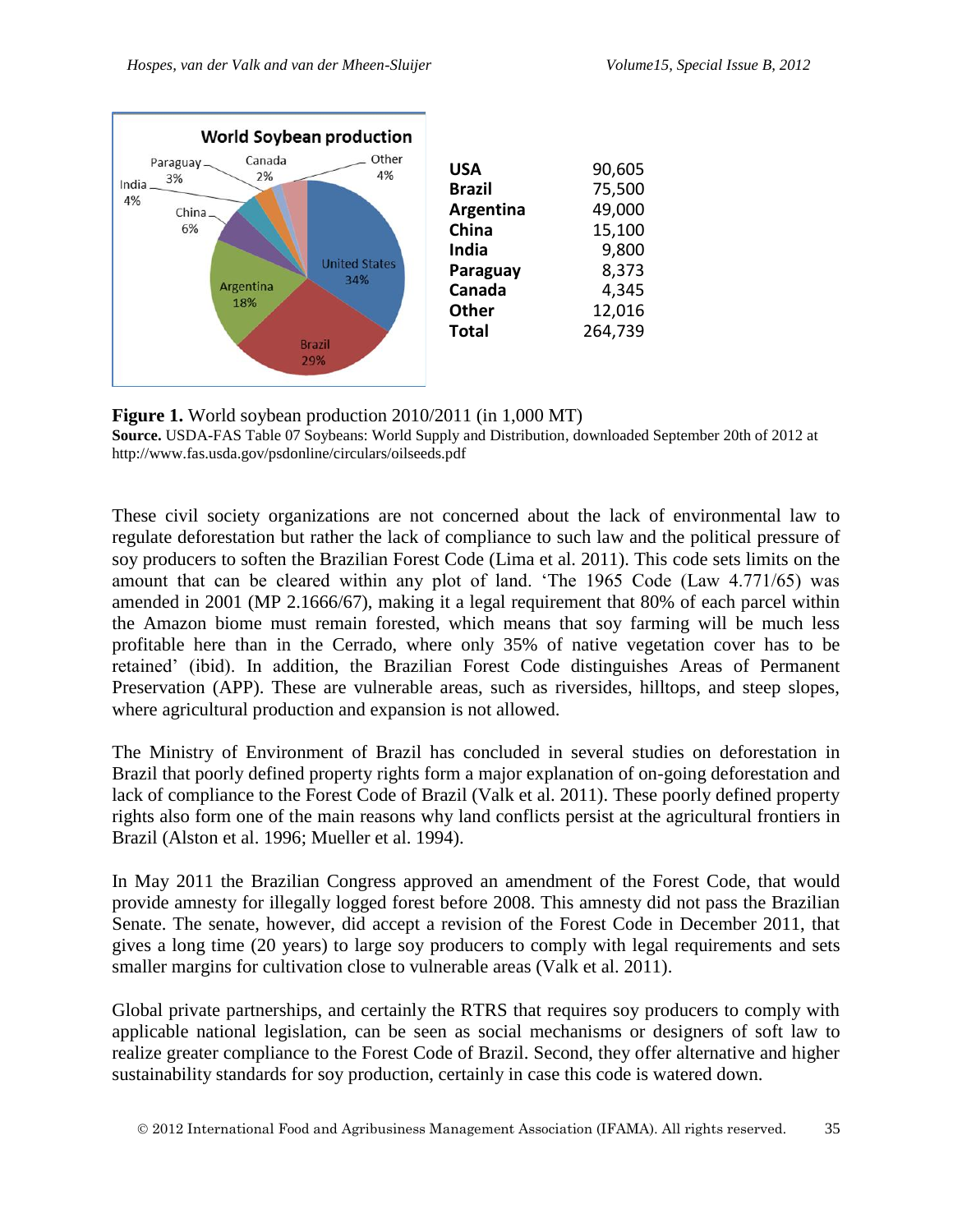## **Five Sustainability Partnerships**

In the 2000s, business and/or civil society actors have formed different partnerships, coalitions or networks to develop principles or programs for promoting sustainable production of soy (CREM 2011; Proforest 2005; Valk at al. 2012). Five of these partnerships, networks or coalitions are relevant for the production of soy in Brazil (see Table 1). Two of them have been the initiative of global players from business and civil society: the Swiss retailer COOP and WWF Switzerland are the initiators of the Basel Criteria; WWF and Unilever are the initiators of the Round Table on Responsible Soy. Three partnerships, networks or coalitions are the joint initiative of Brazilian agribusiness and, or NGOs: the Soy Platform of Brazil is the initiative of one Brazilian NGO and four Brazilian networks; the signatories of the Soy Moratorium are two Brazilian associations: ABIOVE (Brazilian Association of Vegetable Oil Industries) and ANEC (National Association of Grain Exporters of Brazil). These two associations, together with Aprosoja (Mato Grosso Soybean Producers Association) and the civil society organization ARES (Responsible Agribusiness Institute), are the initiators of Soja Plus.

| <b>Initiators of</b><br>partnership, principles<br>and/or program |                                                                                                                    | Name of partnership,<br>network or coalition<br>(Year of start) | Name of principles or<br>program (Year of<br>launch or adoption) | <b>Territorial focus or</b><br>social object in Brazil |
|-------------------------------------------------------------------|--------------------------------------------------------------------------------------------------------------------|-----------------------------------------------------------------|------------------------------------------------------------------|--------------------------------------------------------|
| $\mathbf{1}$                                                      | Brazilian NGO and<br>four Brazilian<br>networks                                                                    | Soy Platform Brazil<br>(2004)                                   | Criteria for socially<br>responsible soy (2004)                  | Companies that buy soy<br>or soy-related products      |
| 2.                                                                | <b>COOP</b> Switzerland<br>and WWF<br>Switzerland                                                                  | (2004)                                                          | Basel criteria (2004)                                            | Non-GM soy producers                                   |
| 3.                                                                | WWF and Unilever                                                                                                   | Round Table on<br>Responsible Soy (2006)                        | RTRS standard (2010)                                             | All soy producers                                      |
| 4.                                                                | Brazilian business<br>associations<br><b>ABIOVE and ANEC</b>                                                       | (2006)                                                          | Soy Moratorium (2006)                                            | Amazon biome                                           |
| 5.                                                                | <b>Brazilian business</b><br>associations and civil<br>society organization<br>(ABIOVE, ANEC,<br>Aprosoja and ARES | (2010)                                                          | Soja Plus program (2010)                                         | All soy producers                                      |

**Table 1.** Partnerships, principles and programs for sustainable soy in Brazil

In three cases, the initiators did not give a name to their partnership but simply presented their principles or program to a wider audience: the Basel criteria, the Soy Moratorium and Soja Plus. In two other cases, the initiators did give a name to their partnership, as to underline the importance of forming a new network and organizing deliberation on the development of principles and criteria: the Soy Platform of Brazil and the Round Table on Responsible Soy. This is most visible in the case of the RTRS with a time lap of four years between the official start of the partnership and the adoption of their soy standard.

Though all partnerships have developed principles or programs that are relevant for the Brazilian context, they are not directed at the same territory or social objects. The Basel criteria are meant

2012 International Food and Agribusiness Management Association (IFAMA). All rights reserved. 36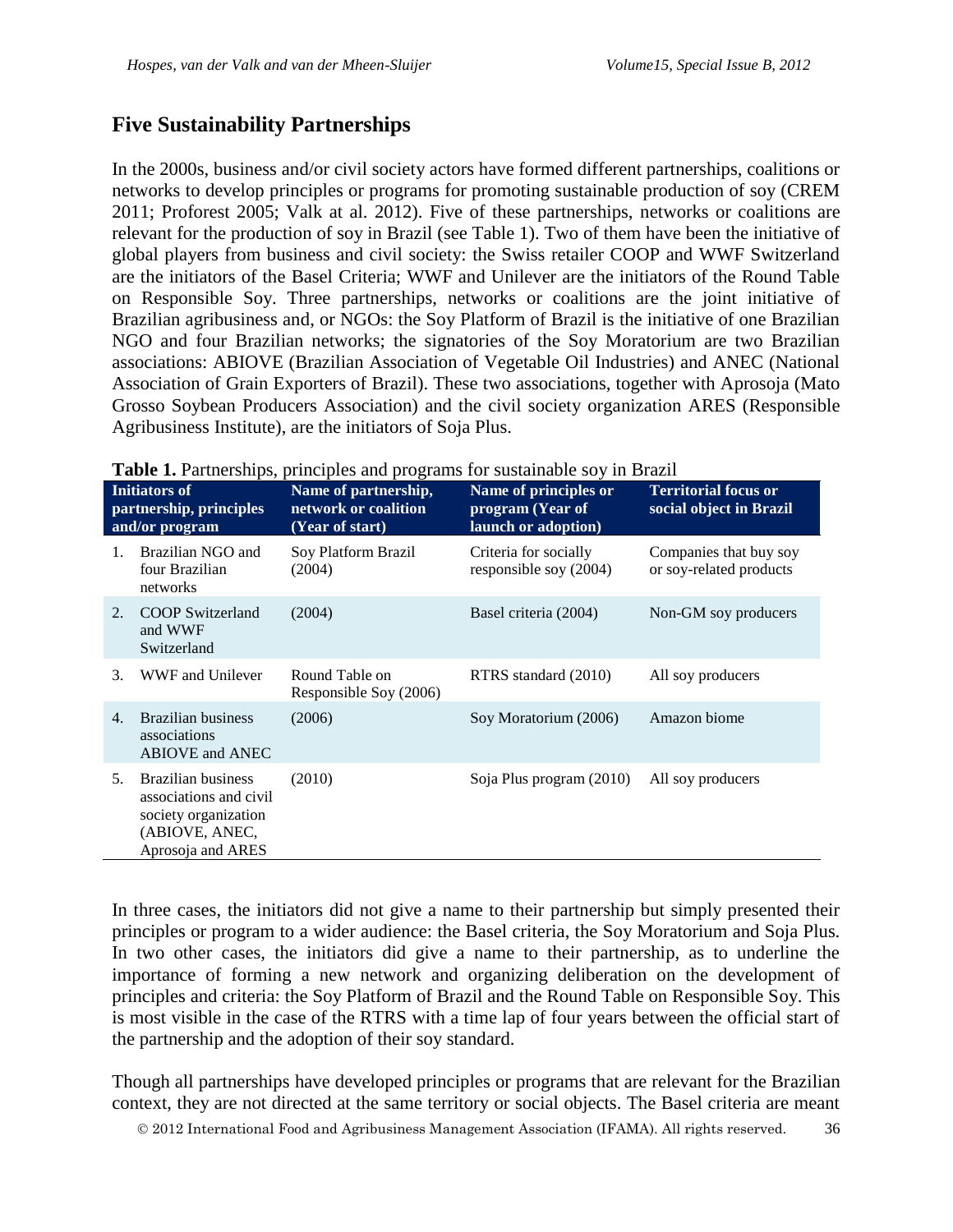for production and producers of non-genetically modified soy only. The RSPO principles and criteria refer to both GM and non-GM soy. The criteria developed by the Soy Platform are meant for companies that purchase soy or soy-related products in Brazil. The Soy Moratorium refers to the Amazon biome, not all of Brazil. Soja Plus is a program for all soy producers in Brazil.

Using our theoretical framework, we will now describe interactions between business and civil society actors during different rounds of decision making on partnerships and principles to promote sustainable soy. Each round is characterized by a multitude of actors, initiatives and decision-making processes, that influence each other. Some actors may consider their initiative as the framework for new ones, yet other actors who have been not been invited at the very beginning of this initiative, may deny this initiative and start their own. The establishment of a partnership or a solution to a problem in one round, may be challenged or denied during another round, leading to new governance arrangements and solutions.

The first round includes the following events: the launch of the Basel Criteria, the start of the Soy Platform Brazil, the organization of the first international conference on sustainable soy and the start of the Soy Moratorium. The official registration of the RTRS as an association under Swiss law in November 2006 marks the end of this round. The second round includes the following events: the annual extension of the Soy Moratorium, the launch of the Soja Plus Program and the adoption of the principles and criteria for responsible soy at the General Assembly of the RTRS in June 2010, also marking the end of this round. The third round is still evolving. Our description of this period will focus on what we expect to be future dialectics of the RTRS as a global private partnership amidst other partnerships, increasingly involving government actors from Brazil. Figure 2 provides a schematic picture of the three rounds, characterized by the parallel development of and interactions between different partnerships to promote sustainable soy in Brazil. These interactions and their outcomes will be presented in more detail in the following description of the three rounds. For our use of the rounds model, we have followed a methodological protocol (see Appendix 2).



### **Figure 2.**

**Note.** The circles refer to different partnerships, principles or programs for sustainable soy in Brazil. 1= Soy Platform of Brazil; 2= Basel criteria, 3= RTRS, 4= Soy Moratorium; 5= Soja Plus.

2012 International Food and Agribusiness Management Association (IFAMA). All rights reserved. 37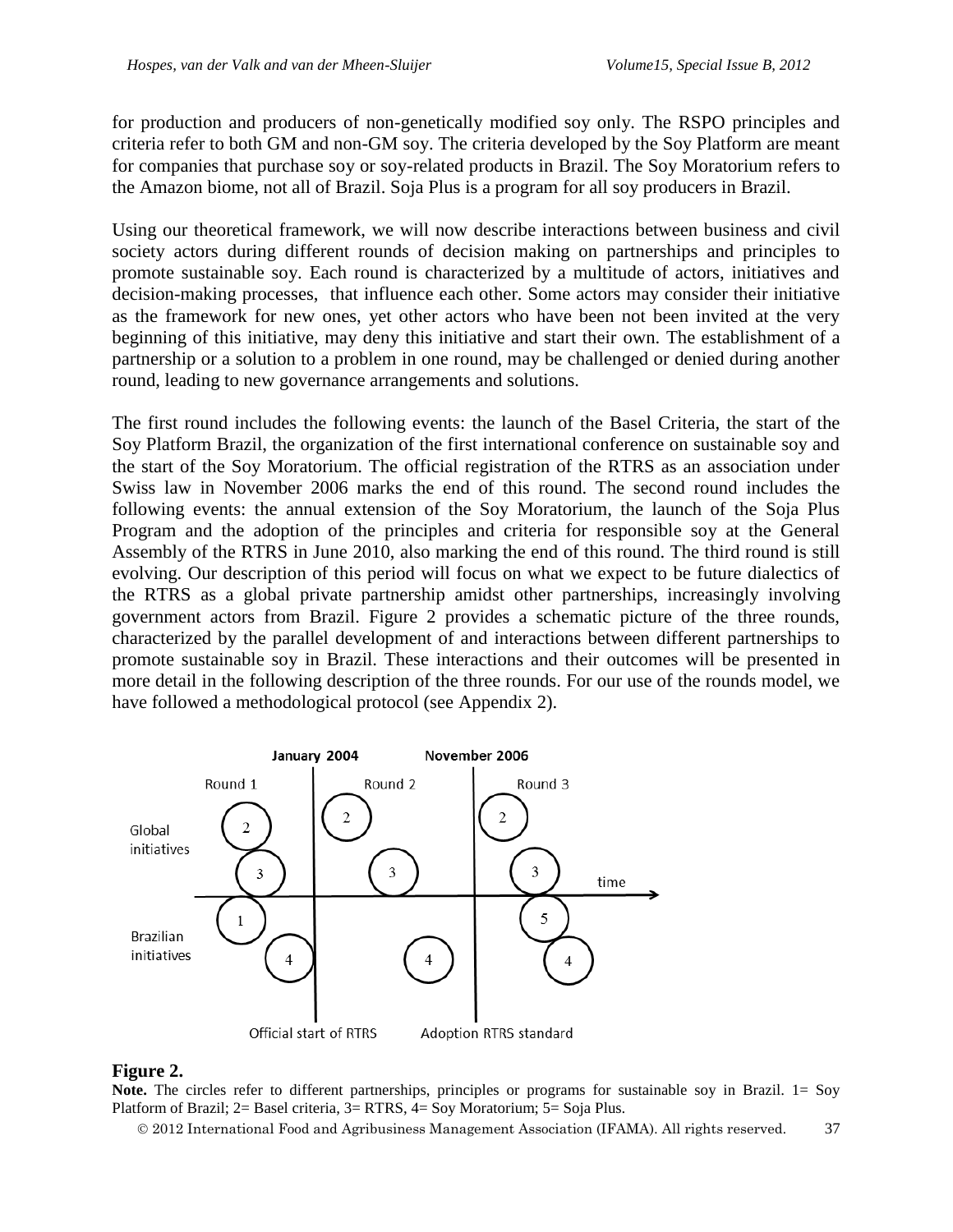$\overline{a}$ 

### *The First Round: Parallel Private Initiatives in Brazil and Europe*

In the first half of 2004 different meetings were organized in Brazil and Europe that would lead to different principles for promoting sustainable production of soy.

From February to June 2004 the Soy Platform of Brazil organized two meetings and one virtual forum to develop a common view on principles and criteria for sustainable production of soy. The platform was organized by CEBRAC Foundation and four network organizations from civil society of Brazil (Proforest 2005): the Brazilian Forum of NGOs for the Environment (FBOMS), the Cerrado Network, the Amazon Working Group (GTA) and the Southern Brazil Family Farmworkers' Federation (FETRAF-Sul). Some 61 Brazilian environmental and social NGOs got involved in drafting 'social responsibility criteria for companies that purchase soy and soy products'. The consultation process was financially supported by three Dutch organizations (Cordaid, DOEN Foundation and Solidaridad), that wanted the diverse Brazilian civil society organizations to get their act together.

March 2004 WWF Switzerland and the Swiss retailer COOP launched the Basel Criteria, consisting of principles and criteria for responsible soy production. A distinctive principle is that genetically modified seed must not be used. Two months later WWF International and Unilever organized an informal meeting in London to discuss the organization of a global multistakeholder consultation process to develop principles and criteria for sustainable soy. This meeting led to the establishment of an organizing committee to prepare an international conference on sustainable soy. The international committee consisted of WWF, Unilever, the Dutch development agency Cordaid, the Brazilian smallholder organization FETRAF-Sul, the Brazilian holding company Grupo André Maggi that happens to be the largest private producer of soybeans in the world, and the Swiss retailer COOP.

The first international conference on sustainable soy was held in March 2005 in Brazil. In theory, the Basel Criteria could have been put on the agenda as version 1.0 of global principles and criteria for sustainable soy at this conference. However, the organizing committee was divided about the question whether or not to consider genetically modified soy as sustainable. With financial support of Cordaid, Fetraf-Sul had been conducting a campaign to keep soy production in Brazil GM-free, much to the regret of large soy producers. At the conference, genetic modification of soy became an issue that created a huge divide between smallholder organizations and environmental NGOs on the one hand and large producers and trading companies on the other hand, that did not want to purchase non-GM soy only (Hospes 2006, 12- 14). Confronted with this deadlock and fearing to lose participation from NGOs or business in the consultation process, the organizing committee decided not to take sides: 'The Round Table process will not promote the production, processing or trading of either genetically modified nor non-genetically modified soy<sup>'</sup>.<sup>2</sup> The issue was simply put off the agenda. This did not prompt COOP, one of the initiators of the Basel Criteria, to turn its back to the multi-stakeholder process. The Swiss retailer remained seated at the organizing committee of the RTRS after its

<sup>&</sup>lt;sup>2</sup> Roscher, B. 2007. Responsible Soy Production: What Are the Issues at Stake? WWF's Approach: Roundtable on Responsible Soy and Basel Criteria. Presentation at Soy Certification Seminar Berlin, downloaded from <http://awsassets.panda.org/downloads/01feb282007bellaroscher.pdf>on February 20, 2012.

2012 International Food and Agribusiness Management Association (IFAMA). All rights reserved. 38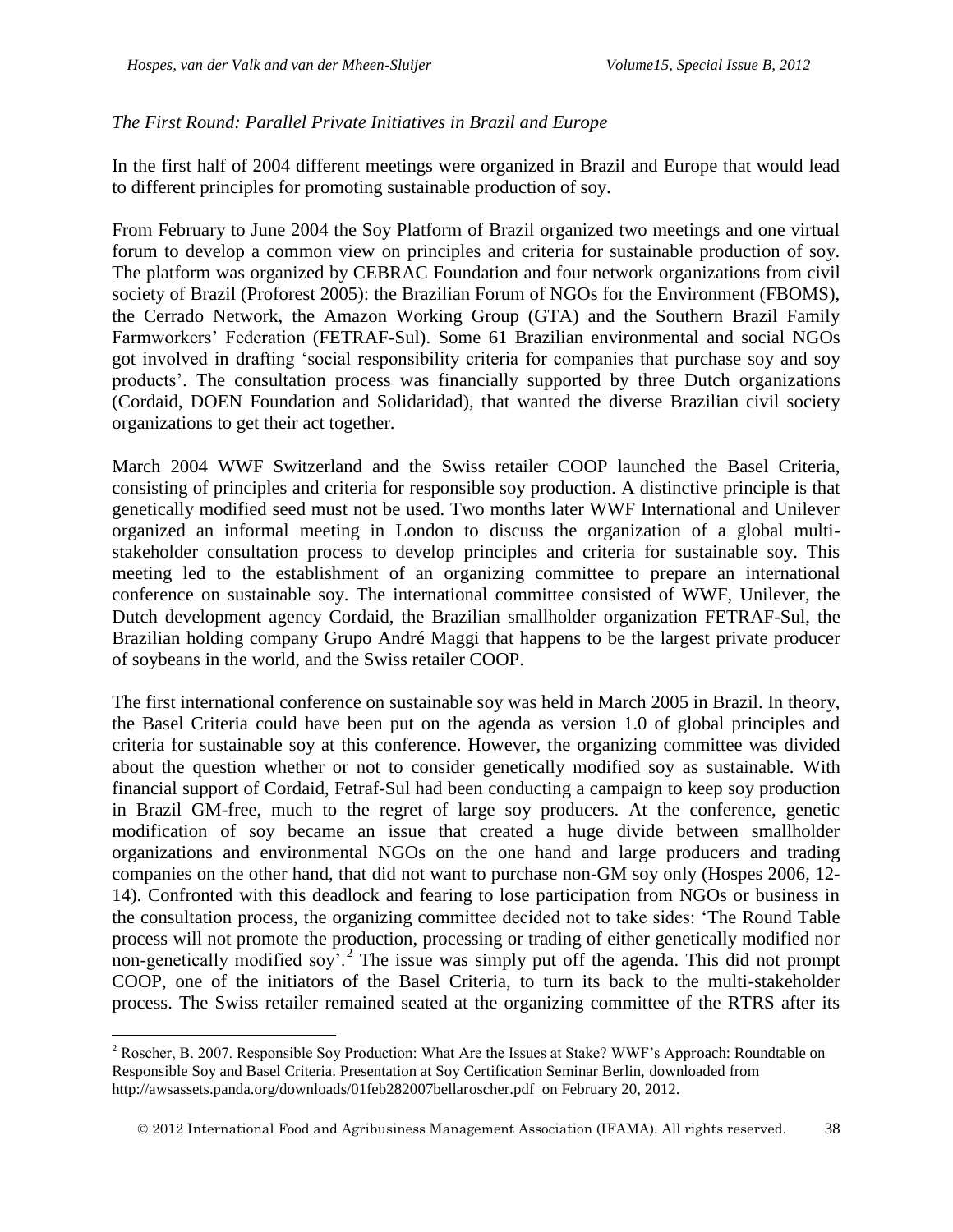first international conference. This was not the case for FETRAF-Sul, who could not agree with declaring genetic modification as a non-issue. This organization of family farmers left the organizing committee, with its Dutch funding agency, Cordaid, following its steps.

In theory, 'the social responsibility criteria for companies that purchase soy and soy products' as developed by the Soy Platform of Brazil could also have served as a baseline for discussion at the first international conference. In fact, the Soy Platform of Brazil had not only been organized to reach consensus among the very diverse NGOs of Brazil on criteria and indicators but also to serve as an input for negotiations with actors in the soy production system, including major international soy purchasers: 'We present, as guidelines for the negotiations, indications and suggestions of criteria, that should be adopted around the world'.

Unfortunately, many companies did not accept or simply ignored the social responsibility criteria of the huge network of Brazilian civil society organizations at the first international conference on sustainable soy. The representative of the large soy producers in Brazil and member of the organising committee of the RTRS, Grupo André Maggi, raised the rhetorical question: 'how to expect a company to adopt social responsibility criteria if it is not allowed to participate in the discussion on these criteria?' (Hospes 2006). At the same time, small Brazilian NGOs monitoring soy expansion in the north and north-east complained about the limited time for them to raise their concerns at the international conference and turned their back to the multistakeholder process. They turned their back to the RTRS. From that moment, the organizing committee and later the board of the RTRS would face great difficulties in getting Brazilian social NGOs and associations of family farmers to be represented among their ranks. The organizing committee faced much less difficulty in getting more representation from other spheres: after the first international conference, two environmental NGOs (Guyra Paraguay and Brazilian research institute IPAM), a producer organization from Argentina (AAPRESID) and two business actors (ABN-AMRO and the Brazilian ABIOVE) accepted the invitation to join the organizing committee.

The multi-stakeholder consultation at the first international conference on sustainable soy did not lead to a shared problem statement but rather reinforced conflicting points of view of companies and NGOs on soy cultivation. Companies regretted that NGOs only emphasized negative effects of soy production, ignoring positive ones. In their view, NGOs 'lacked understanding' and 'spread false messages' whereas NGOs accused companies of 'greenwashing': image building meant to obscure real problems related to soy cultivation. Still, the organizing committee accepted the proposal of CEBRAC, Greenpeace, the Dutch development agency Cordaid and some other NGOs to rename the round table process and to replace the concept of 'sustainable soy' with 'responsible soy'. These NGOs could not accept the idea that large-scale and exportled soy cultivation would be qualified as sustainable. With the concept of responsible soy, they wanted producers and traders to accept their responsibility for negative social and environmental impacts of (expansion of) soy production.

Whereas quite some Brazilian NGOs and farmer organizations turned their back to the RTRS after the first international conference on sustainable soy, the organizing committee decided to proceed. At this point, they did not want to use earlier initiatives of Brazilian NGOs and Swiss actors as a starting point for global multi-stakeholder consultation on principles and criteria for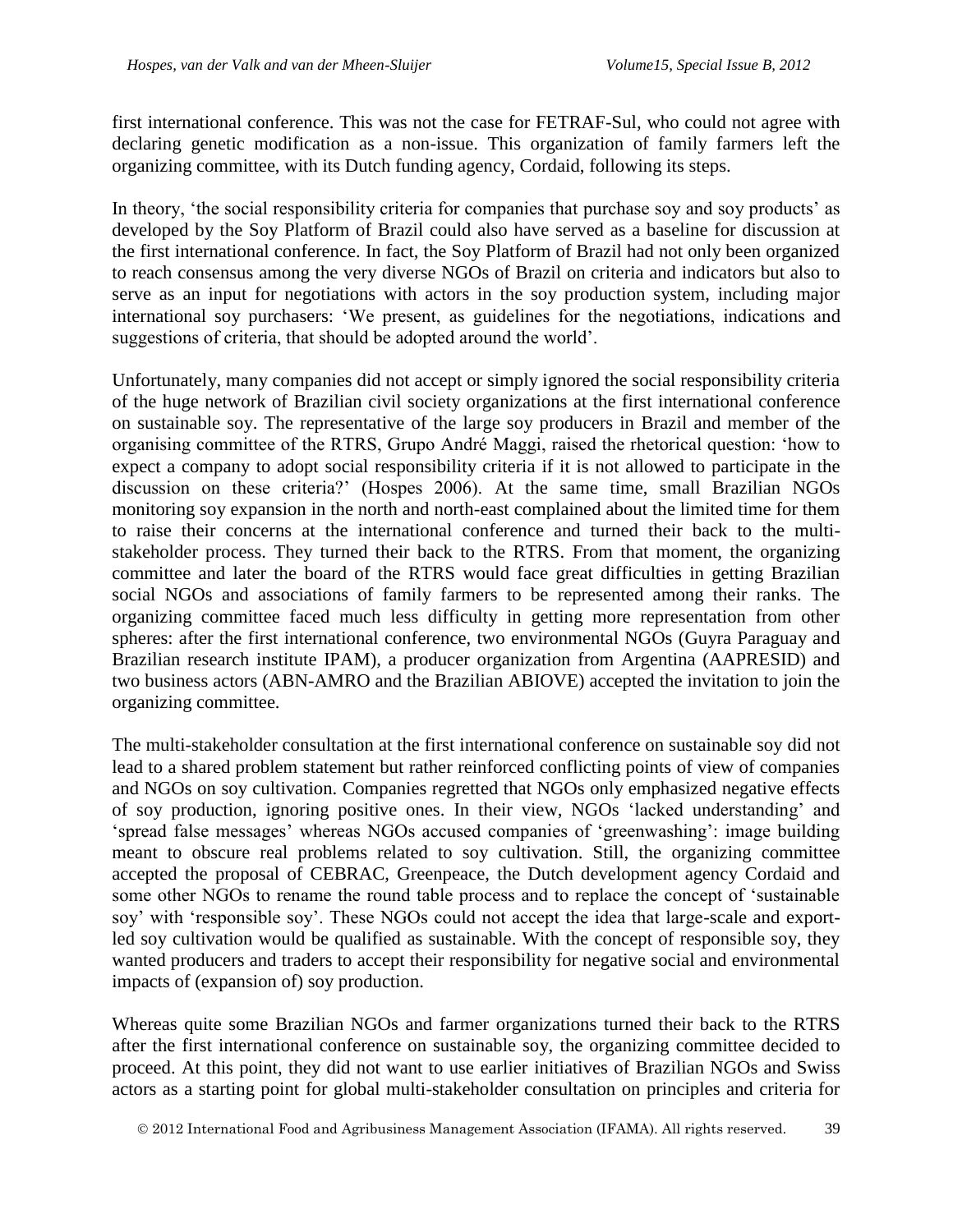$\overline{a}$ 

responsible soy: the criteria of the Soy Platform of Brazil were disregarded because they were not the result of a consultation between business and civil society; another reason why they were not accepted as a baseline for consultation at the RTRS was that the criteria included a prescription that companies must only purchase non-GM soy. The Basel criteria were disregarded because they were biased towards the production of not genetically modified soy. Also, they had been developed by only two actors from one country and were not based on a global multi-stakeholder consultation.

Before the official registration of the RTRS as a foundation under Swiss law in November 2006, the Soy Platform of Brazil had become defunct. Contrast to the criteria developed by the Soy Platform of Brazil, the Basel criteria remained 'alive'. A certification company (CertID) would use the Basel criteria to develop the ProTerra standard for Brazil for non-GM agricultural commodities, including soy.

During the 'informal life' of the RTRS, a third initiative was taken. Two Brazilian business actors, ABIOVE and ANEC signed a moratorium, or temporary stop, in July 2006 on the trade of soy that would be planted as of October 2006 coming from deforested areas within the Amazon biome. This step did not come out of the blue. To a large extent the moratorium can be attributed to the publication of the report of Greenpeace (2006) called 'Eating Up the Amazon'. In this report the planting of 1.2 million hectares of soy in the Brazilian rainforest in 2004-2005 was called a 'crime'. Noting that 80 percent of world's soy production goes to the livestock industry, European agri-food businesses were then qualified as 'partners in crime'. Fearing damage to their reputation and loss of market share if no action would be taken, McDonalds, El Corte Ingles, Waitrose, Asdao, Ritter-Sport and Tegut agreed to form an alliance with Greenpeace with a view to demanding responsible soy from their suppliers in Brazil. Together they made a proposal to Brazilian vegetable oil and grain industry to accept a moratorium on the trade of soy from the Amazon. Less than two months before the second international conference on responsible soy, ABIOVE and ANEC proudly announced a soy moratorium for two years, presenting it as a form of self-regulation. To comply with this commitment and to organize the monitoring of any deforestation in the Amazon biome due to expansion of soy production, a Soy Working Group (GTS) was formed with representatives from the business sector and civil society organizations, including Greenpeace, International Conservation, IPAM, the Nature Conservancy and WWF-Brazil.<sup>3</sup>

For the business actor ABIOVE, their decision to sign the Soy Moratorium was not reason to give up their leading role in the organization of the multi-stakeholder process at the RTRS. On the contrary, this dual strategy made a lot of sense. We could say that ABIOVE tried to cope with the wicked problem of civil society organizations having different perceptions of problems and solutions regarding soy expansion and deforestation. Some civil society organizations (like WWF) believe in development of new partnership models and multi-stakeholder dialogue to make production of soy more sustainable. Other civil society organizations (like Greenpeace) do not believe in multi-stakeholder dialogue to generate solutions for the problem of de-forestation. They consider critical campaigns and bad publicity as more effective tools to change practices of

<sup>&</sup>lt;sup>3</sup> The Amazon Environmental Research Institute (IPAM) became a member of both the organizing committee of the RTRS and GTS in 2006.

2012 International Food and Agribusiness Management Association (IFAMA). All rights reserved. 40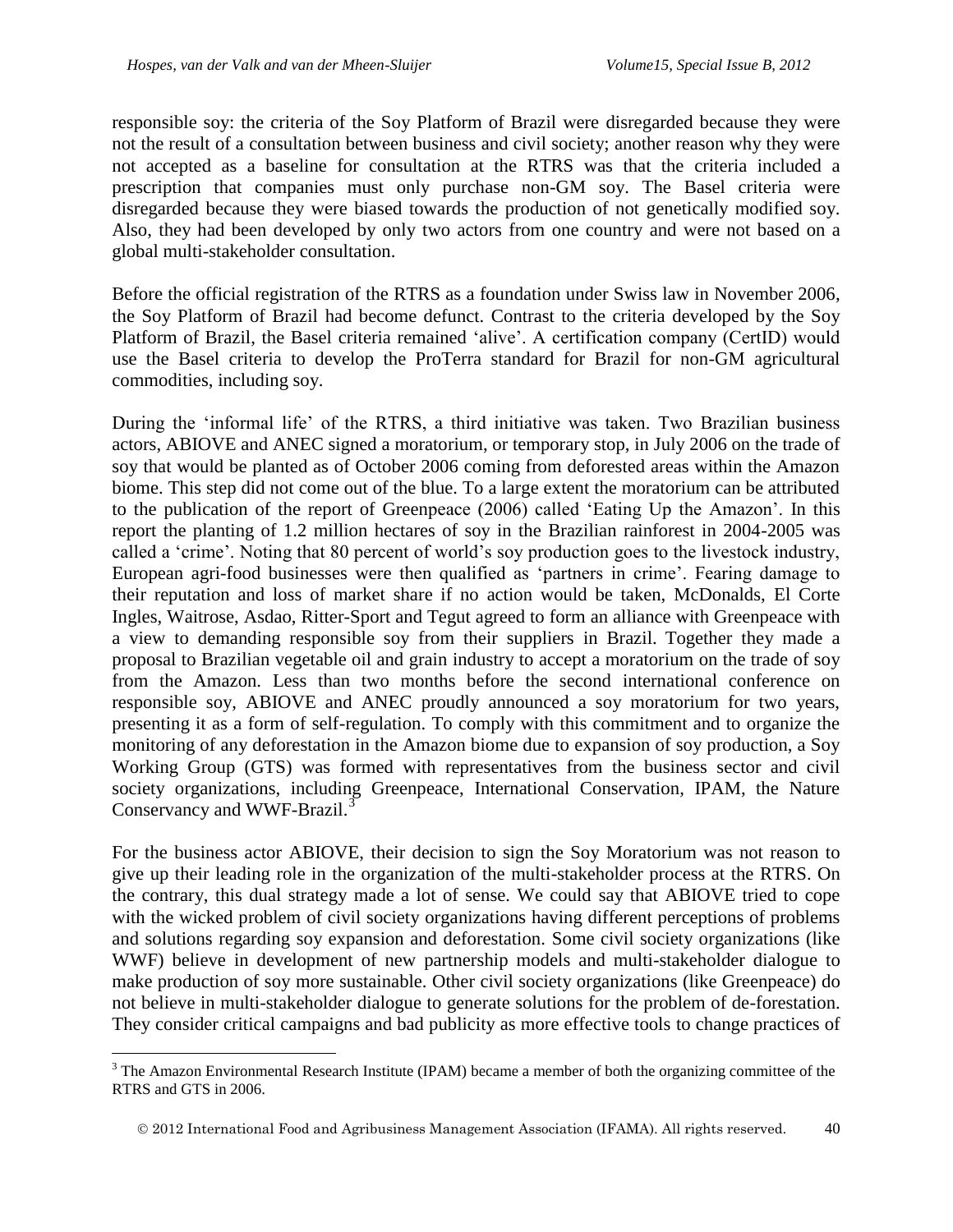companies and to stop deforestation. ABIOVE organized deliberations with both types of civil society organizations, explaining their commitment to both the Soy Moratorium and RTRS.

In sum, we can say that the first round (January 2004-November 2006) is characterized by different initiatives, disagreement on problem definitions and multi-stakeholder consultation processes that exclude actors, views and issues and herewith trigger new initiatives. The round begins with a series of three parallel initiatives of business and/or civil society actors in Brazil and Europe during the first half of 2004: the formulation of socially responsible criteria by Brazilian civil society organizations through the Soy Platform of Brazil, the launch of the Basel Criteria by COOP Switzerland and WWF Switzerland and the start of an international organizing committee to prepare the first international conference on sustainable soy in Brazil. The parallel initiatives did not really cross-fertilize each other. The criteria of the Soy Platform of Brazil that were meant as an input for multi-stakeholder consultations were not accepted by soy businesses as a framework or baseline for discussing principles and criteria.

This was not only a matter of disagreement on specific criteria. In the first place, they could not agree with the problem definition of civil society organizations on soy production, that was too much focused on negative effects of soy production and ignored positive ones. Second, businesses ignored the initiative of the civil society organizations because they had been excluded from the development of these criteria. Feeling that there was too little room at the first international conference on sustainable soy to voice their problem statements and to discuss their solutions, that is: the socially responsible criteria, many social and environmental NGOs of Brazil turned their back to the RTRS as a multi-stakeholder consultation process. At this conference, genetic modification was a very controversial issue. The organizing committee decided not to take sides, which immediately disqualified the Basel Criteria, that are directed at non-GM soy only, as a framework or baseline for future consultation.

Not awaiting the establishment of a global standard for sustainable production of soy orchestrated by the RTRS and faced with the alarming report of Greenpeace 'Eating Up the Amazon', Brazilian business associations agreed to temporarily ban the purchase of soy from the Amazon biome. In July 2006 ABIOVE and ANEC signed the Soy Moratorium. Four months later the RTRS would register as a foundation under Swiss law.

### *The Second Round: The Global Partnership Losing Ground in Brazil*

The official start of the RTRS in November 2006 marked the beginning of a series of consultations on principles, criteria and verification of responsible soy. From October 2007 until March 2009 a working group organized five meetings to formulate draft texts, taking into account comments from three multi-stakeholder consultation periods. This resulted into a Field Testing Version that was put on the agenda for approval by the General Assembly of the RTRS in June 2009.

Not all participants were happy about the Field Testing version. Aprosoja (Mato Grosso Soybean Producers Association) could not agree with criteria 4.4 on responsible expansion of soy cultivation: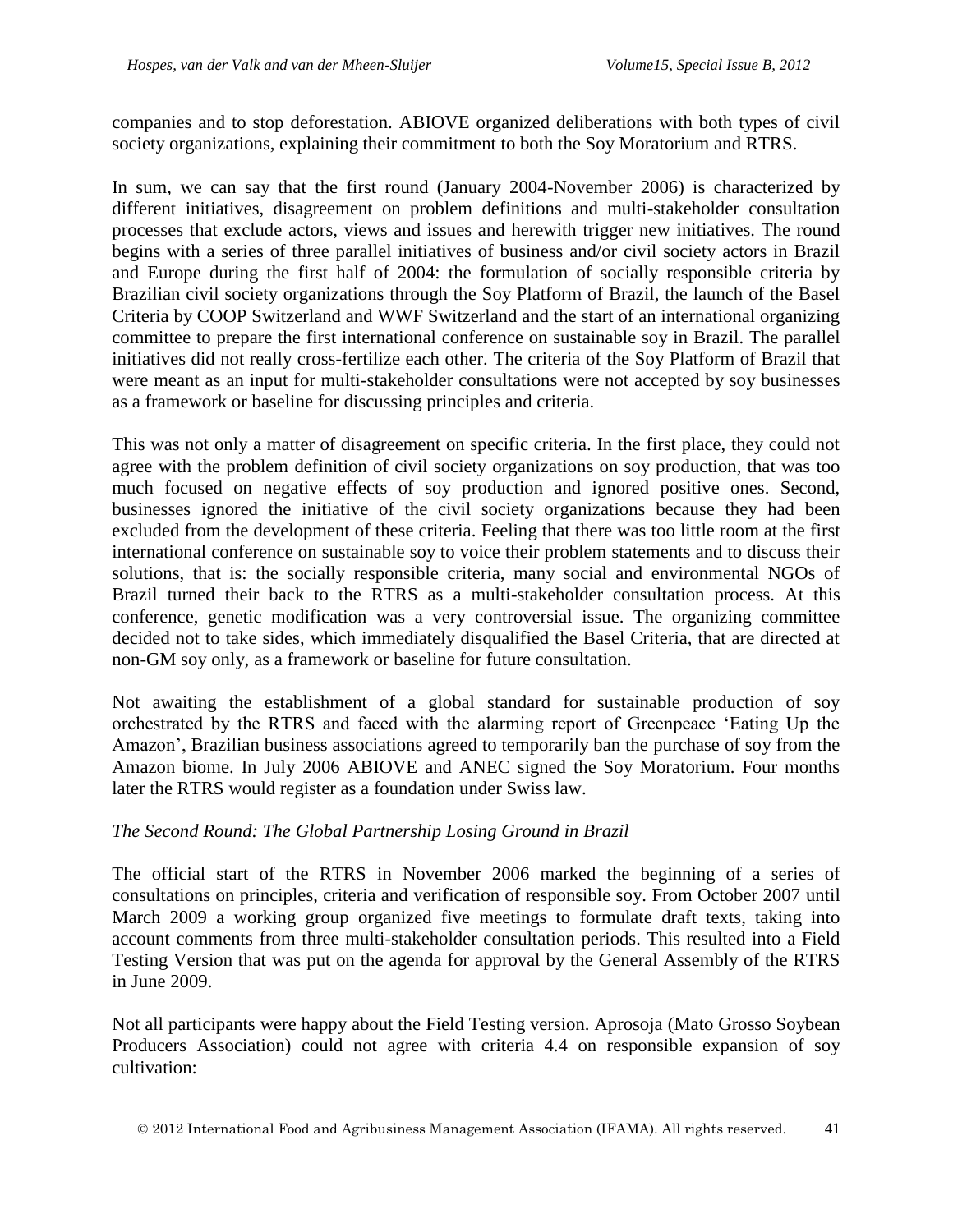Expansion for soy cultivation during field test period may not take place on land cleared of native habitat after May 2009. Exception: Producers who want or plan to clear native habitat after the cut-off date of May 2009 must produce scientific evidence from a comprehensive and professional third-party assessment of the area concerned that identifies the absence of: all primary forest, other High Conservation Value Areas (HCVAs), local peoples' lands. Payment for Environmental Services will be explored during field test period beginning after the cut-off date of May 2009.

Mato Grosso is the major soy bean producing state of Brazil, in which about 30 percent of total Brazilian soy production is cultivated (Goldsmith 2008). According to Aprosoja, the criteria on responsible expansion would make it difficult for their soybean producers to log lands after May 2009, even though it is permitted according to Brazilian law. In a similar vein, Aprosoja objected the requirement of an alternative High Conservation Value analysis, when deforestation is legally allowed. Moreover, such an analysis would simply bring extra costs to producers. Therefore, Aprosoja proposed an alternative version, providing compensation for farmers who voluntarily would refrain from clearing lands which could legally be cleared.

Environmental NGOs were not very pleased with this alternative version. They feared that due to the strong lobbying of 'ruralists' in the Brazilian Parliament, the revision of the Forest Code would result in more leniency on deforestation. These NGOs considered the RTRS as an alternative tool to keep up high standards and to restrict deforestation when the new code would offer less legal protection of high conservation areas from agricultural expansion. In addition, small-scale producers from other countries, like India, who cultivate soy under very different conditions, did not squarely support the proposal of Aprosoja.

The proposal of Aprosoja for an alternative version of criteria 4.4 did not reach a simple majority in every chamber of the General Assembly. The General Assembly of RTRS consists of three chambers, with an equal number of votes: producers, civil society, and industry, trade and finance. For a proposal to be adopted, every chamber has to reach a simple majority. The alternative version of Aprosoja was rejected. Aprosoja decided to raise an official protest against a procedural error on the voting, proposing that the formulation of the article should be reconsidered by the working group. However, the General Assembly also voted against this protest, which prompted Aprosoja to resign from membership of the RTRS.

Nearly one year after the adoption of the RTRS principles and criteria, another major Brazilian player announced its withdrawal from the RTRS: ABIOVE. This is a serious matter for the RTRS for two reasons. First of all, ABIOVE had joined been in the board of the RTRS since its official start. Second, the nine members of ABIOVE (including large multinationals like ADM, Bunge, Cargill and Louis Dreyfus) together represent 72 percent of Brazil's soybean processing volume. ABIOVE left the RTRS and at the same time launched the plan to organize a new voluntary scheme for soybean producers of Brazil: Soja Plus. Together with Aprosoja, ANEC and ARES, the association declared that public consultation rounds with stakeholders would be organized to discuss sustainability criteria.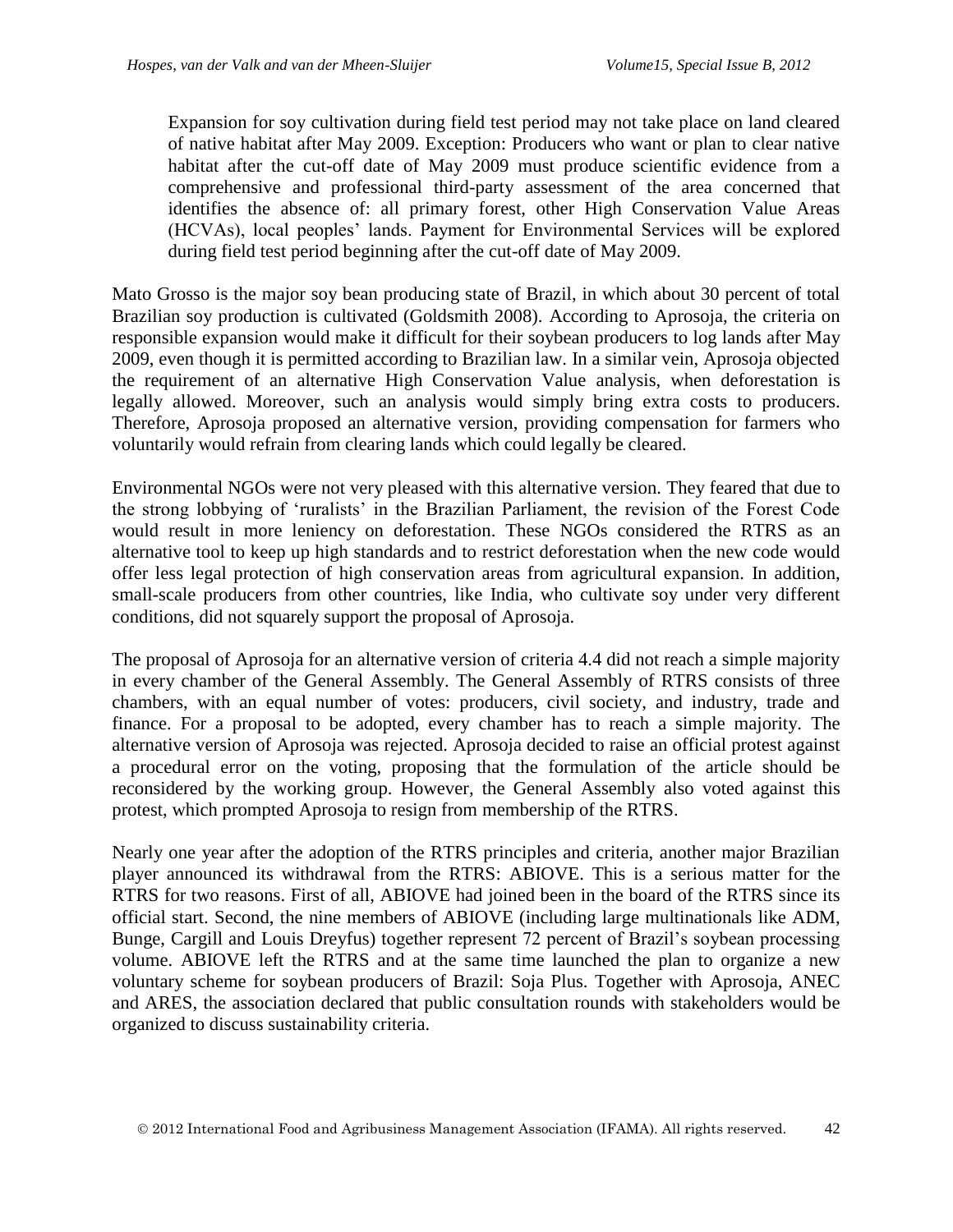$\overline{a}$ 

The major issue on the agenda of the General Assembly of the RTRS in June 2010 was the adoption of version 1.0 of the RTRS principles and criteria. Six members of ABIOVE participated in the General Assembly. They had not resigned from membership of the RTRS after their association had withdrawn. Cargill openly questioned the future of the RTRS without substantial participation of Brazilian soy producers and called for a longer field testing period. ADM complained that 'we do not see many farmers attracted' and proposed to invite farmers to seek modifications to the principles and criteria. This way they both proposed implicitly to postpone the adoption of version 1.0 of the principles and criteria. This did not happen. The standard got accepted, though not unanimously: ADM, Bunge and Cargill raised a red card.

Parallel to the process of consultation on RTRS principles and criteria for responsible soy, the Soy Moratorium was annually renewed by ABIOVE and ANEC. In 2008 the two-year moratorium was extended for the first time with one year, much to the liking of Greenpeace that happily reported about this decision. The Brazilian Ministry of Environment was invited to join the Soy Working Group to monitor any deforestation in the Amazon biome. This way the moratorium not only got a kind of quasi-permanent status but also evolved from a business-tobusiness agreement into a public-private partnership.<sup>4</sup> Also, whereas the Soy Moratorium is geographically limited to the Amazon biome, the actors involved in the monitoring include national and international actors, like Greenpeace and International Conservation. In 2009 and 2010 the Soy Moratorium was again extended with one year.

In sum, we can say that the second round (November 2006-June 2010) is characterized by disagreement at the RTRS on the proposed criteria for responsible soy expansion and on its decision-making process, triggering Brazilian business actors to leave this partnership and to establish a new one. Multi-stakeholder consultations on principles and criteria for responsible soy of the RTRS dominated interactions between different business and civil society during the second round. During this process two leading Brazilian business associations turned their back to the RTRS process: Aprosoja (the association of soy producers from the largest soy producing state of Brazil, Mato Grosso) and ABIOVE (representing major soy traders and global agribusiness, like ADM, Bunge and Cargill) resigned from membership. They were not happy with the criteria on responsible expansion of soy cultivation. At the same time they were unable to effectively direct the decision making process of the RTRS as a member-based organization. The producers held one of the three chambers of the General Assembly, the others taken by civil society and commerce. Also, during the process of multi-stakeholder consultations on RTRS principles and criteria, the membership of the chamber of producers not only grew but also diversified. For instance, associations of family farmers from India joined the RTRS, having little in common with large-scale soy farming business in Brazil. As a result, Aprosoja and ABIOVE could not easily organize and direct decision making within their constituency, the producer chamber of the General Assembly, having one third of all votes. They decided to establish a new partnership, together with ANEC and ARES, with a view to prepare a new voluntary certification scheme: stepping out the RTRS, they started Soja Plus.

<sup>4</sup> Globalsat, 2008. Mapping and monitoring of the Soy Moratorium. Globalsat 2010. Soy moratorium: mapping and monitoring of soy plantings in the Amazon biome in the third year.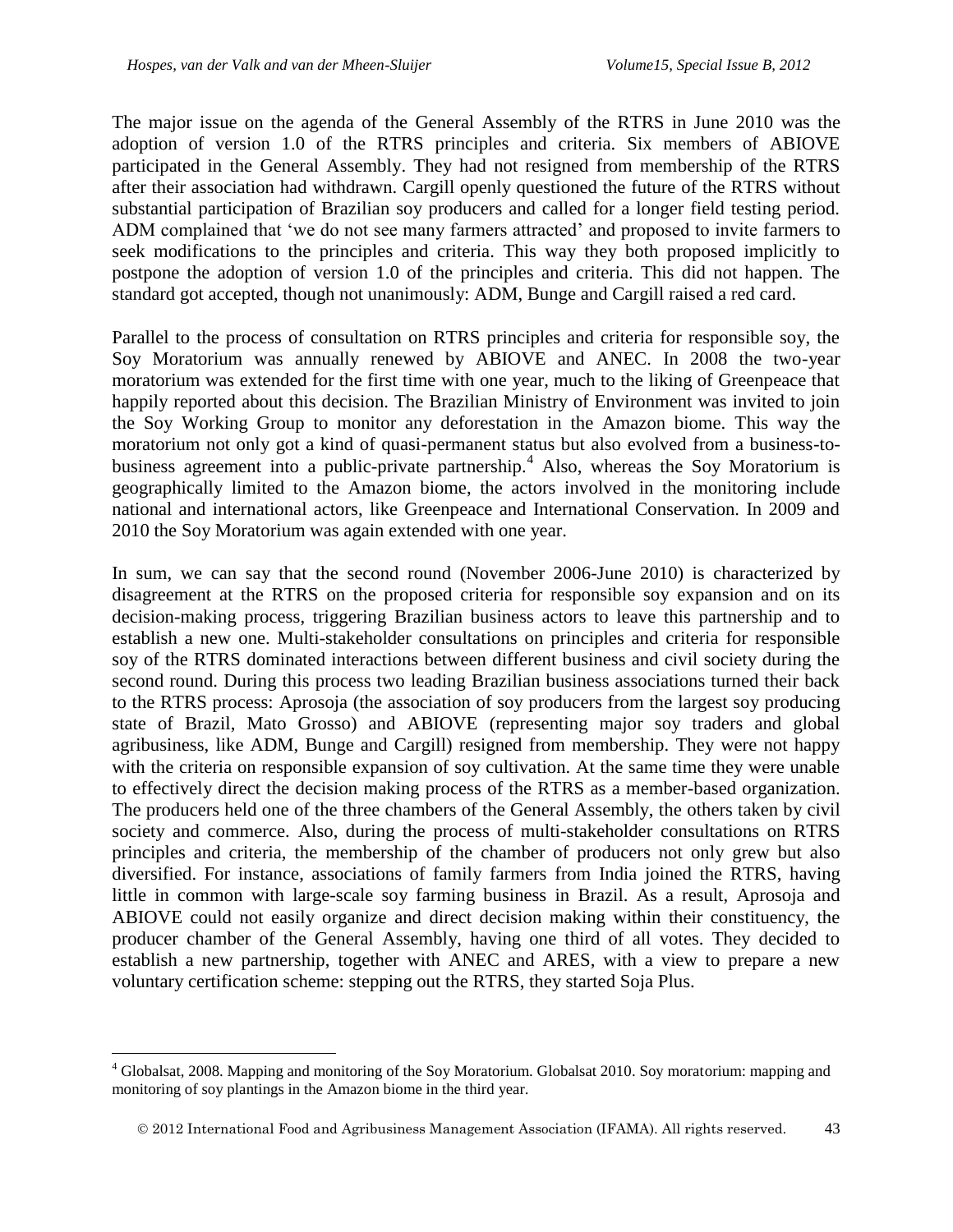### *The Third Round: Brazilian Business Building Public-Private Partnerships*

Several events after the adoption of the principles and criteria at the General Assembly of the RTRS in June 2010 suggest that Brazilian business initiatives will not fade away. On the contrary, we expect that Aprosoja, ABIOVE and ANEC will use Soja Plus to create maximum political space to define what is sustainable production of soy in the legal context of this country and to develop public-private partnerships for this purpose. On the one hand, the Brazilian Forest Code is considered a strict environmental law that sets high limits to deforestation in the Amazon biome and vulnerable areas. On the other hand, this code is subject to constant political struggle. Soy producers are exercising political pressure to get it changed, offering them more time to comply or more possibilities to compensate for deforestation by renting or buying parcels of forest elsewhere (Lima et al. 2011).

In a seminar of March 2011, Soja Plus seemed to water down its original ambition to establish a new voluntary standard for certification. The initiators announced to focus primarily on capacity building which should enable soy producers to comply with Brazilian legislation. This step could be seen as a defeat of Soja Plus and indirect acceptance of the RTRS as a global standard. However, the opposite could also be true. The capacity building of soy producers is not only focused on best practices but also on sharing information and contributing to a better understanding of the new Forest Code. In July and August 2011 producers participated in on-site workshops on labor legislation for producers and rural property managers and in seminars on Regulatory Standard No. 31 of the Ministry of Labor and Employment. This shows that the disappointment of Aprosoja about the adoption of an RTRS criterion that was more stringent than the Forest Code, had not only made them leave the RTRS but also start a new initiative: Soja Plus. This initiative takes national legislation, not the global standard of the RTRS, as its terms of reference. The capacity building of soy producers could also be seen as a first step of the organizers of Soja Plus towards preparing these producers for certification under a new Brazilian standard.

It is not unlikely that Soja Plus will evolve in a similar way as the Soy Moratorium, also being an initiative of ABIOVE and ANEC. These two Brazilian business associations had turned the Soy Moratorium from a form of self-regulation into a public-private partnership, involving Brazilian governmental actors and (inter)national environmental NGOs. The Soy Working Group that is monitoring the moratorium not only consists of ABIOVE and ANEC's member companies but also the Ministry of the Environment, the Bank of Brazil and five environmental NGOs. In October 2011, the Soy Working Group announced that the Soy Moratorium will be renewed for another year until the end of January 2013.

The controversy about criteria 4.4 on responsible expansion of soy and the workshops of the Soy Plus program to learn soy producers about the new Forest Code have not gone unnoticed to the organizers of the seventh international conference of the RTRS. The controversy and workshops boil down to the question how to articulate private voluntary standards and public regulations, which has been defined as one of the key themes at the conference of 2012. The position paper on this theme states that 'private standards and public regulations are often complementary and work in synergy; synergy that must be consolidated' (Djama 2011). Our analysis of rivalry and dynamics of sustainability governance of soy suggests that such consolidation will invoke new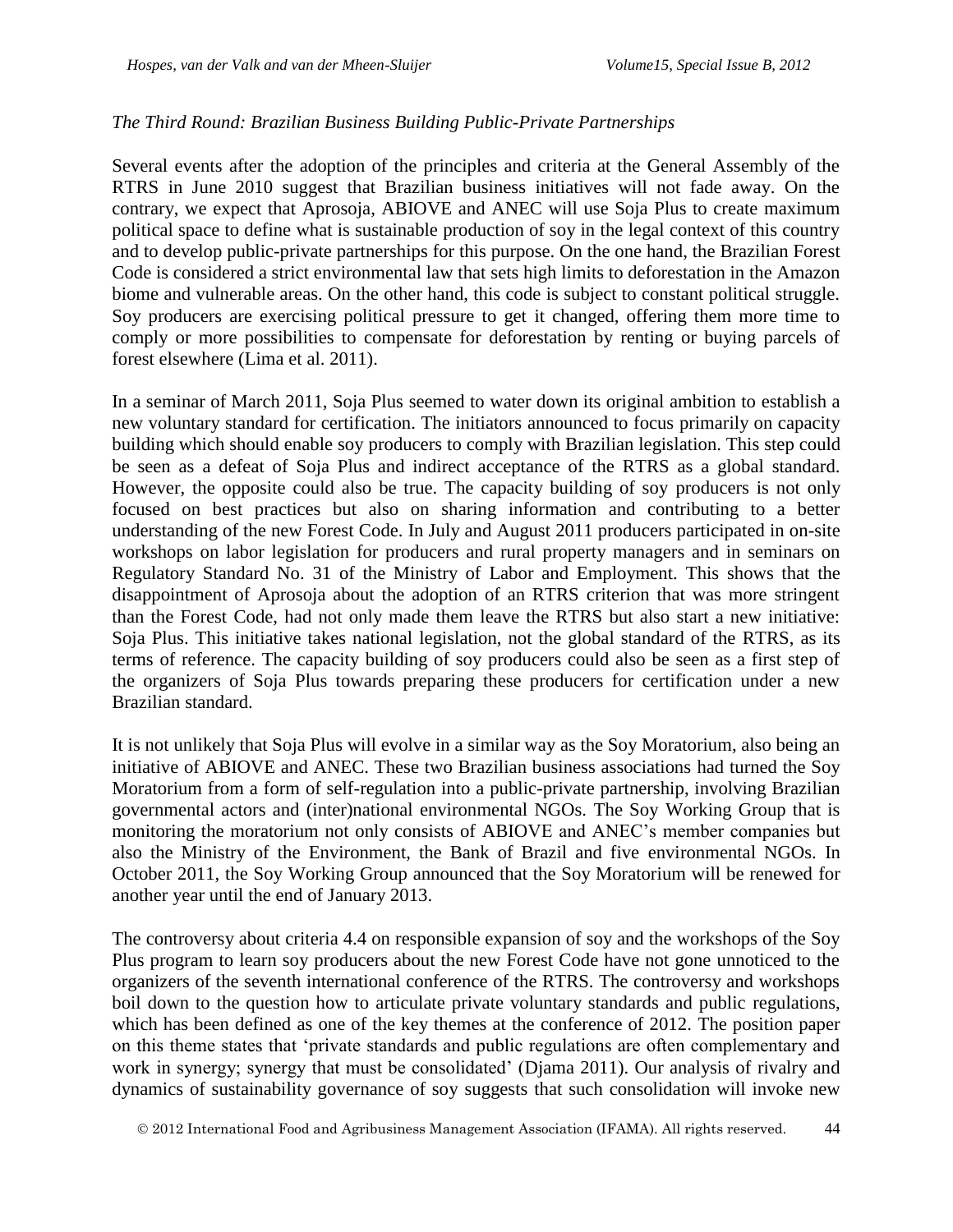interactions between business, civil society and government actors on rules for sustainability and who is to define sustainability. The articulation of linkages between global private standards and public regulations at the national level is complex, if not a wicked problem, and will form a new challenge for business, civil society and government actors.

In sum, we can say that a new parallel development of partnerships characterizes the third round (from June 2010 onwards). The RTRS is seeking to implement the principles and criteria adopted at the General Assembly of 2010 and to develop synergy between the RTRS as a global standard and public regulations at the national level. At the same time Brazilian business associations use and develop their private agreements and programs to seek conformity of soy production with national legislation and to build what the RTRS has not realized, that is, the development of public-private partnerships, involving both national and international actors. Whereas the decision of Brazilian business associations to leave the RTRS and to establish new partnerships reflects their disappointment about criteria and decision-making at the RTRS, their development will remain dependent on actors and interactions at this round table.

# **Conclusions**

The parallel development of the RTRS and other partnerships, networks and coalitions directed at the promotion of sustainable soy can be characterized as an interdependent and dialectical development.

Two partnerships had contributed to controversy at the RTRS prior to its official launch and had influenced decision-making at this round table. The first one was the Soy Platform of Brazil, an initiative of Brazilian networks of civil society organizations. They had organized the platform to formulate socially responsible criteria for companies that buy soy or soy-related products. Their main aim was to use these criteria as a baseline for negotiation with business actors at the first international RTRS conference. However, soy businesses refused to discuss these criteria because they had not been involved in the formulation and could not agree with the underlying problem statement that soy production has only negative environmental, social and economic effects. As a result, many social NGOs turned their back to the RTRS. The Soy Platform of Brazil collapsed after the official start of the RTRS.

The second partnership that affected early discussions at the RTRS before its official start, was a joint initiative of a Swiss NGO and retailer to formulate principles and criteria for responsible soy production. A key element of their 'Basel criteria' is that genetically modified seed must not be used for soy production. Faced with diametrically opposed views of business and civil society actors on whether genetically modified soy can be regarded as sustainable, the organizing committee of the first international conference on soy decided to define GM as a non-issue. They feared that taking sides with one side in the debate would damage and slow down the process of multi-stakeholder consultation. This decision put both the criteria of the Soy Platform of Brazil and the Basel Criteria off-side in decision-making processes at the RTRS: both initiatives did not consider GM-soy as sustainable.

After the official start of the RTRS, Brazilian soy business very much tried to influence the decision-making process with regard to the formulation of global principles and criteria for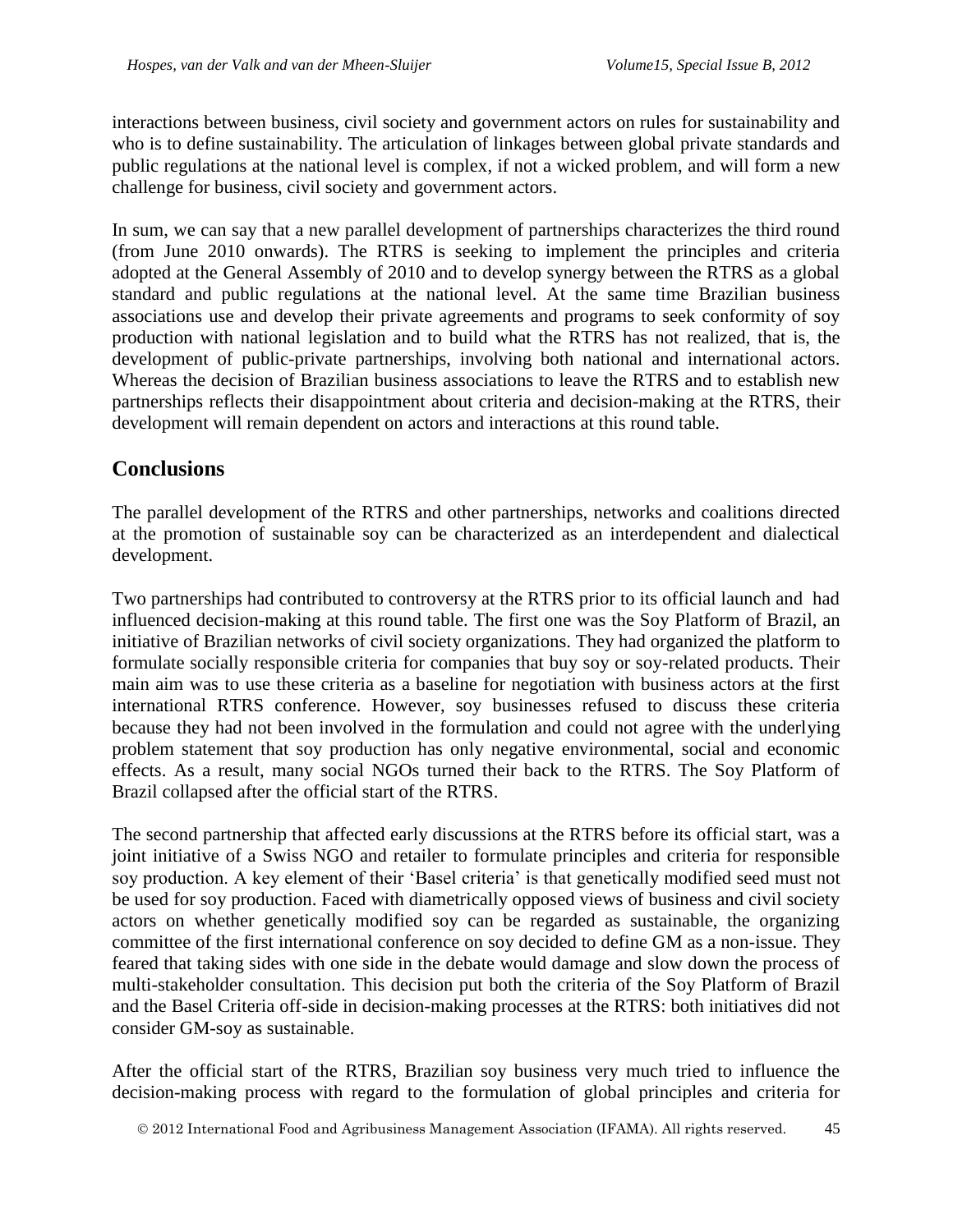responsible soy. Associations of large soy producers and multinationals buying their produce could not agree with the proposed RTRS principle on responsible expansion of soy. This principle was more stringent than the Brazilian Forest Code, allowing deforestation in certain situations. However, the Brazilian soy businesses failed to get their views on responsible expansion of soy accepted at the General Assembly. Aprosoja and ABIOVE resigned from membership and, together with ANEC and ARES, started Soja Plus. The original ambition of Soja Plus was to develop a new voluntary certification scheme for all soy producers in Brazil. On second thought, the initiators decided to focus first on training soy producers in good agricultural and financial practices, and on helping soy producers to comply with national legislation.

Both the start and course of development of the RTRS as a global private partnership can be characterized in terms of rivalry between different organizational initiatives, criteria or programs of civil society and/or business actors from different parts of the world, most notably from Brazil. Both the start and development of the RTRS have not ended but fuelled diversity and rivalry. Whereas the adoption of the soy standard at the General Assembly of the RTRS can be seen as an attempt to establish a worldwide benchmark, the initiatives of Brazilian business actors to establish the Soy Moratorium and Soja Plus clearly suggest that they take a different view on this: national legislation of Brazil and the economic sustainability of the Brazilian soy industry should be taken as the point of departure in this country to promote sustainable production of soy, not some global rules. If additional environmental services are imposed on the Brazilian soy industry by international players, they expect to be compensated for their services.

Using our theoretical framework, we have gained a number of insights from our analysis. These insights can be helpful to overcome some blind spots and limitations in the discussion on the role and use of global private partnerships to cope with sustainability as a wicked problem. First, though the difficulties and limitations of organizing global private partnerships are not ignored in the literature, there is still a lack of understanding processes and dynamics of these partnerships. To redress this, we propose to study global private partnerships as part of a series of interactions with other partnerships, coalitions or networks at the global and national level. We also propose to focus on mechanisms, motives and interactions that explain lack of participation in multistakeholder consultation, or resignation of membership of global private partnerships. As we expect dialectical developments of global private partnerships and public regulations and authorities at the national level, we finally propose to put greater emphasis in research on interactions between business, civil society *and* government actors in their competitive and confusing search for sustainability.

Second, we think that there is a bias in the literature towards conceiving global partnerships and multi-stakeholder consultations as better or even ideal and certainly more promising forms of governance. They are too easily seen as a solution to wicked problems instead of breeding ground of such problems, characterized by lack of agreement on the problem statement, solution or supreme authority to develop the principles. Any actor (whether from the sphere of business, civil society or government) that wishes to support or commit itself to a partnership or criteria to promote sustainability, should understand the dialectical development of partnerships and criteria. Instead of choosing one initiative as the best or the benchmark, it may be wiser to invest in managing interactions and articulating relationships between different initiators of partnerships at the global and national level (Glasbergen 2011; Visseren-Hamakers et al. 2011).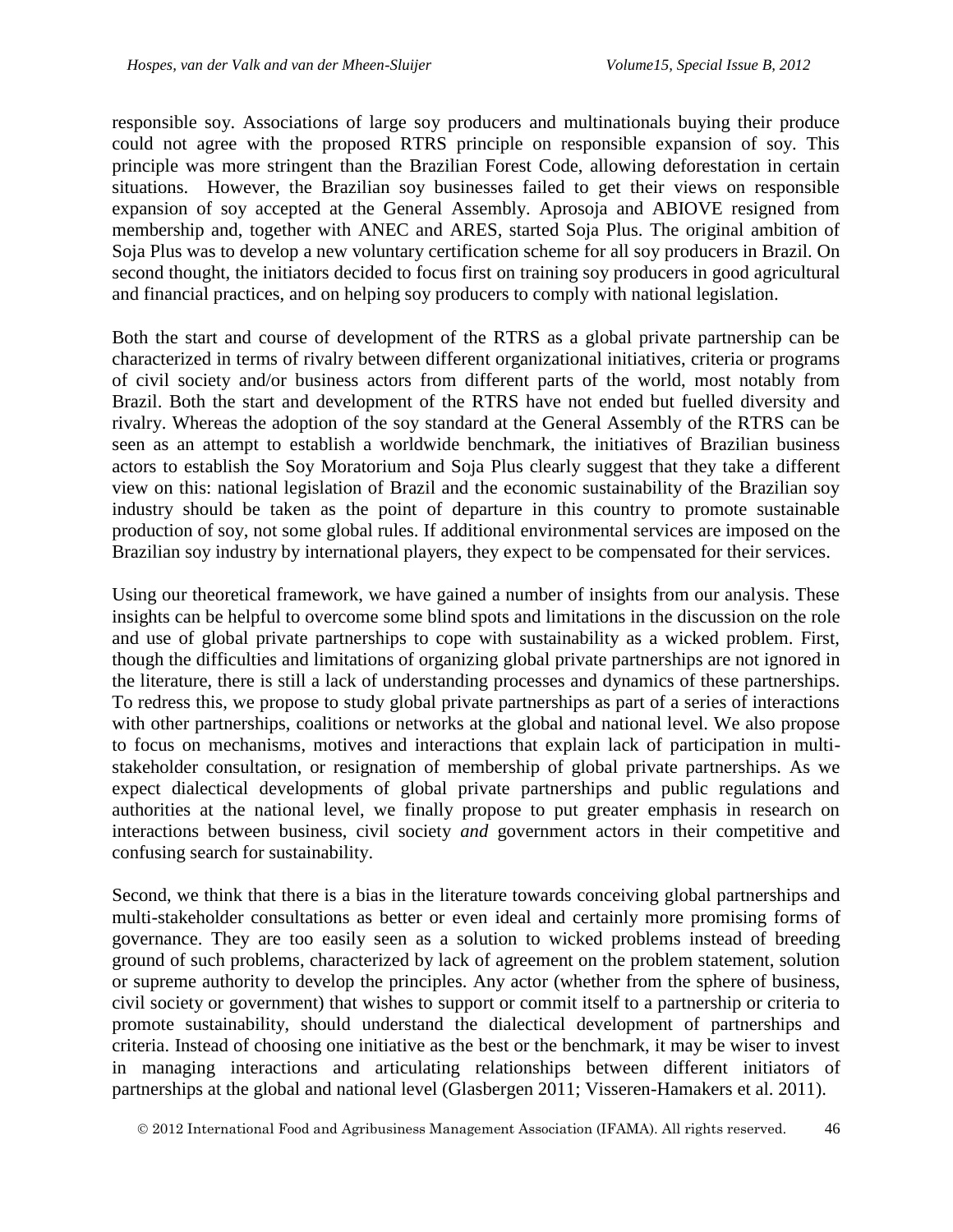### **References**

- Alston, L. J., G. D. Libecap, and R. Schneider. 1996. The determinants and impact of property rights: Land titles on the Brazilian frontier. *Journal of Law, Economics, and Organization* 12(1): 25-61.
- Batie, S.S. 2008. Wicked problems and applied economics. *American Journal of Applied Economics*. 90(5): 1176–1191.
- BothENDS. 2006. Soja doorgelicht: de schaduwzijde van een wonderboon.
- CREM. 2011. In search of responsible soy: key characteristics and comparison of voluntary standards. Report commissioned by the Dutch Soy Coalition.
- Djama, M. 2011. Articulating private voluntary standards and public regulations. CIRAD.
- Edelenbos, J. and E-H. Klijn. 2006. Managing stakeholder involvement in decision making: A comparative analysis of six interactive processes in the Netherlands. *Journal of Public Administration and Research Theory* 16(3): 417-446.
- Glasbergen, P. 2008. Mondiale partnerships en collectieve actie. *Bestuurskunde* 17(4): 15-25.
- Glasbergen, P. 2011. Mechanisms of private meta-governance: an analysis of global private governance for sustainable development. *International Journal of Strategic Business Alliances* 2(3):189-206.
- Goldsmith, P.D. 2008. Soybean Production and Processing in Brazil. In: L.A. Johnson, P.J. White and R. Galloway (editors). Soybeans: chemistry, production, processing and utilization. AOCS Press, Champaign, Illinois. 773-798.

Greenpeace. 2006. Eating up the Amazon. Amsterdam: Greenpeace International.

- Hajer, M. 2003. Policy without polity? Policy analysis and the institutional void. *Policy Sciences*  36(2): 175-195.
- Hospes, O. 2006. An evaluation study of Cordaid and the adoption of social responsibility criteria for soy production by companies. Policy and Operations Evaluation Department, Dutch Ministry of Foreign Affairs, The Hague, the Netherlands.
- Hospes, O., S.L. Stattman and S. de Pooter. 2009. Groen en geel zien: private partnerschappen voor duurzame productie van soja en palmolie. In: Breeman, G., G. Goverde and K. Termeer (redacteuren), Governance in de groen-blauwe ruimte: handelingsperspectieven voor landbouw, landschap en water. Van Gorcum, the Netherlands. 242-258.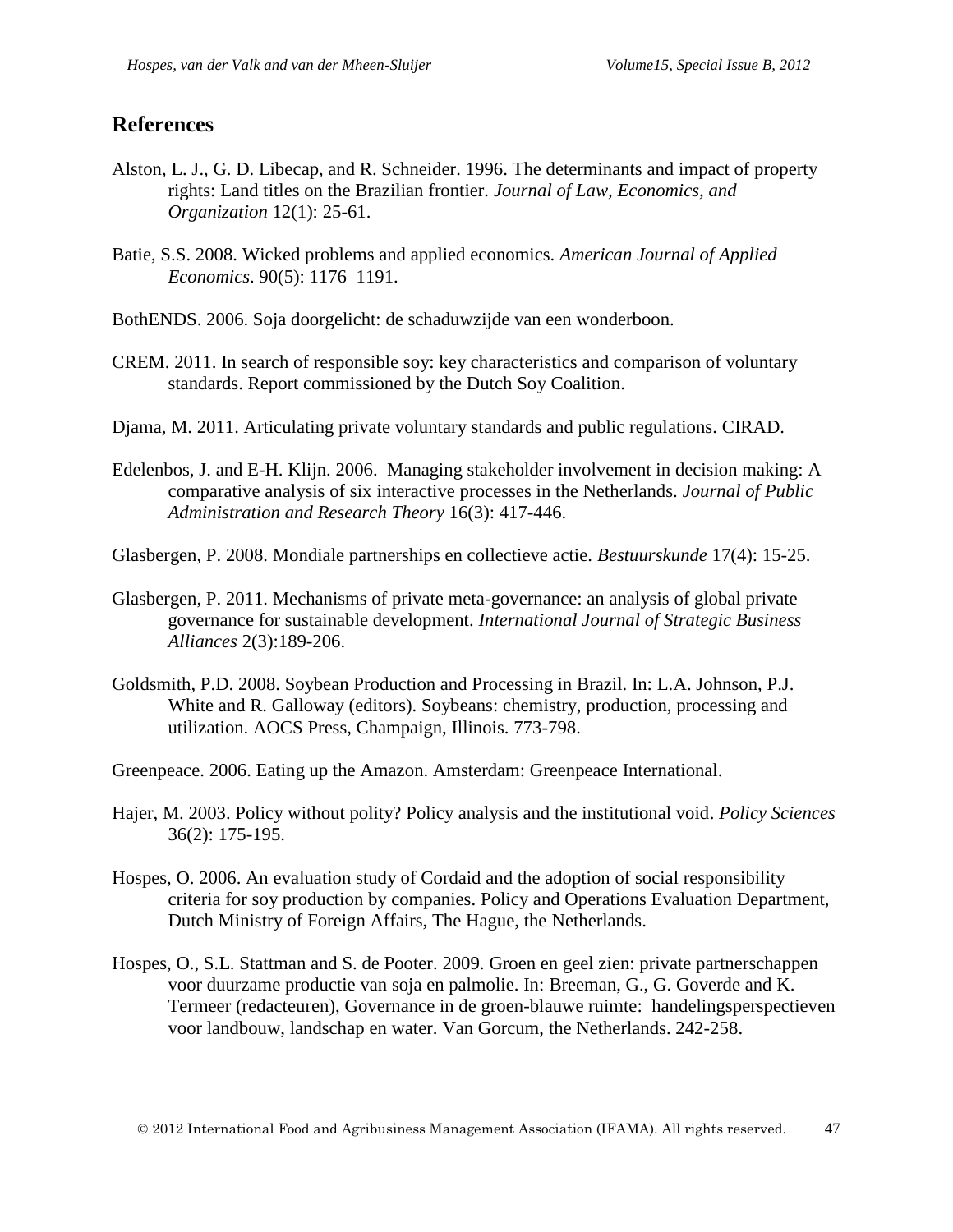- Hospes, O. 2010. Feed security contested: soy expansion in the Amazon. In: Hospes, O. and I. Hadiprayitno (editors). Governing food security: law, politics and the right to food. Wageningen Academic Press. 349-370.
- Hospes, O. 2011. Besturen tussen globale en nationale schaal. *Bestuurskunde* 4(20):38-47.
- Howlett, M. 2007. Analyzing multi-actor, multi-round public policy decision-making processes in government: Findings from five Canadian cases. *Canadian Journal of Political Science* 40(3): 659-684.
- Kørnøv, L. and W.A.H. Thissen. 2000. Rationality in decision- and policy-making: implications for strategic environmental assessment. *Impact Assessment and Project Appraisal* 18(3):191-200.
- Klijn, E-H. and G.R. Teisman. 2003. Institutional and strategic barriers to public-private partnership: An analysis of Dutch cases. *Public Money and Management* 23(3): 137-146.
- Lima, M., M. Skutsch and G. de Medeiros Costa. 2011. Deforestation and the social impacts of soy for biodiesel: perspectives of farmers in the South Brazilian Amazon. *Ecology and Society* 16(4): 4. [accessed September 2012.] http://dx.doi.org/10.5751/ES-04366- 160404.
- Mueller, B., L.J. Alston, G.D. Libecap and R. Schneider, 1994. Land, property rights and privatization in Brazil. *The Quarterly Review of Economics and Finance* 34: 261-280.
- Netherlands Ministry of Foreign Affairs. 2007. Chatting and playing chess with policymakers: An evaluation of policy influencing via the Dutch Co-Financing Programme. IOB Evaluations no. 306. Netherlands Ministry of Foreign Affairs: The Hague.
- Proforest, 2005. A comparison of existing criteria, standards and other initiatives for soy production. Discussion paper for the Roundtable on Sustainable Soy on defining and verifying responsible soy production.
- Peterson, H.C. 2009. Transformational supply chains and the 'wicked problem' of sustainability: aligning knowledge, innovation, entrepreneurship and leadership. *Journal of Chain and Network Science* 9(2):71-82.
- Prodöhl, I. 2010. A miracle bean: how soy conquered the west, 1909-1950. *Bulletin of the German Historical Institute* 46(Spring):111-129.
- Rittel, H. and M.Weber, 1973. Dilemmas in a general theory of planning. *Policy Sciences* 4: 155-169.
- Rosenau, J.N. 2003. Globalization and governance: bleak prospects for sustainability. *International Politics and Society* (3):11-29.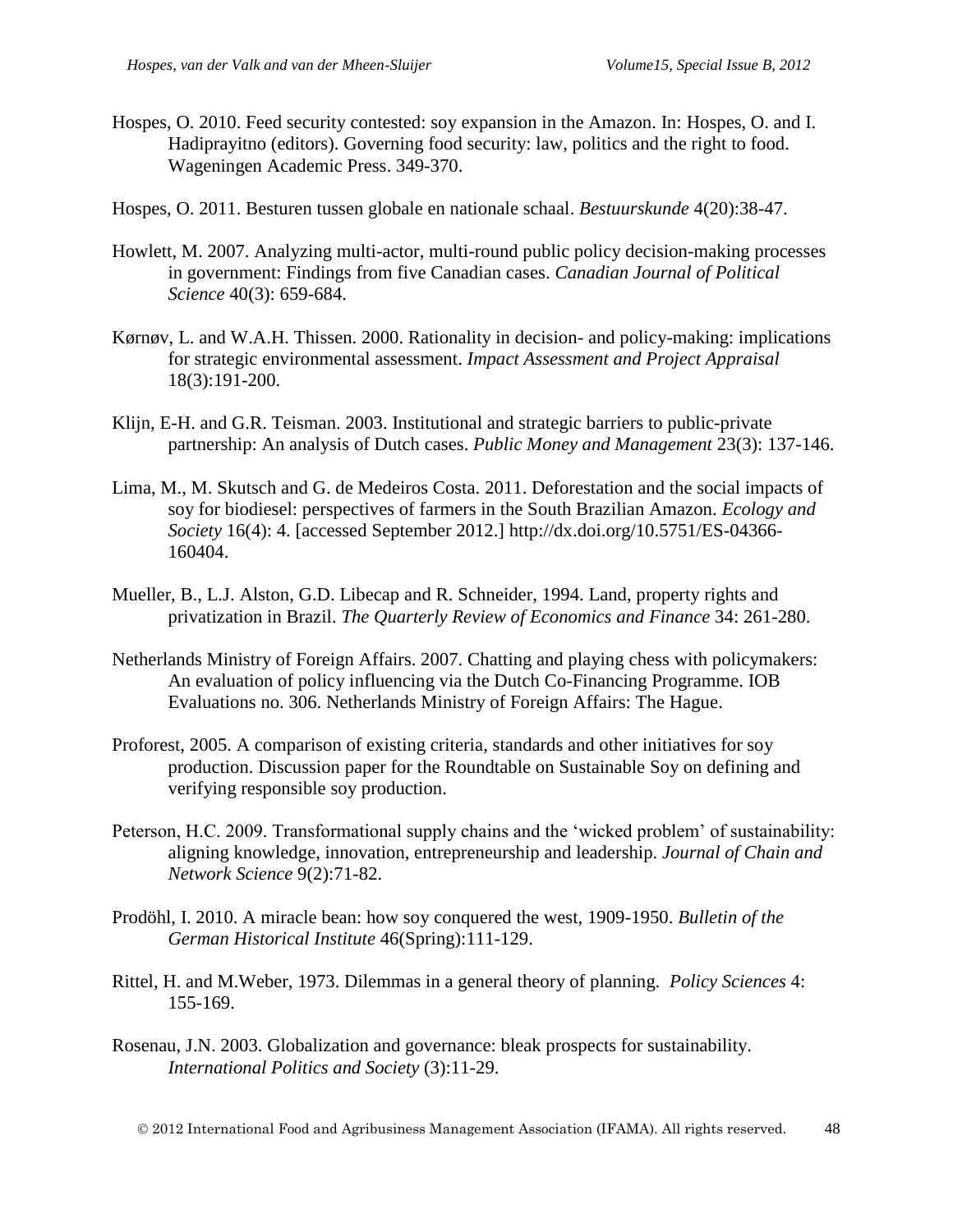- Schouten, A.M. and P. Glasbergen, 2011. Creating legitimacy in global private governance: The case of the Roundtable on Sustainable Palm Oil. *Ecological Economics* 70(11): 1891- 1899.
- Shurtleff. W and A. Aoyagi, 2007. A special report on the history of soybean production and trade around the world. A chapter from the unpublished manuscript: History of soybeans and soyfoods: 1100 B.C. to the 1980s. Soyinfo Center: California.
- Smith, T.M. and M. Fishlein, 2010. Rival private governance networks: competing to define the rules of sustainability performance. *Global Environmental Change* 20(3):511-522.
- Teisman, G. R. 2000. Models for research into decision-making processes: on phases, streams and decision-making rounds. *Public Administration* 78(4): 937-956.
- Valk, O.M.C. van der, J. van der Mheen-Sluijer and O. Hospes. 2012. Comparison of sustainable soy initiatives in Brazil and Argentina: Do multiple standards enhance sustainability? LEI Wageningen UR, the Hague.
- Visseren-Hamakers, I.J., B.J.M. Arts and P. Glasbergen.2011. Interaction management by partnerships: The case of biodiversity and climate change governance architecture interaction. *Global Environmental Politics* 11(4): 89-107.

# **Appendix 1.**

## **Key Sources and Lists of Interviewees**

1. The key document for the description of the first round (2004-2006) has been an evaluation report entitled 'Cordaid and the adoption of social responsibility criteria for soy production by companies' (Hospes 2006). The objective was to assess the efficiency and effectiveness of the Dutch development agency Cordaid in contributing to the adoption of social responsibility criteria for soy production by companies. For this purpose, the preparation and early development of the RTRS was reconstructed on the basis of analysis of archival data and through interviews in April-May 2006 with a wide range of people, both in Brazil and the Netherlands. This research provided a comprehensive view of different actors and initiatives involved in the promotion of sustainable soy in Brazil from 2004 till 2006, as reported by Hospes (2006).

The report was part of the evaluation by the Netherlands Ministry of Foreign Affairs of policy influencing through the Dutch Co-Financing Program (Netherlands Ministry of Foreign Affairs 2007), led by the first author of this article. The interviewed people for the evaluation of Cordaid and the adoption of social responsibility criteria for soy production were:

### *Cordaid:*

- Bob van Dillen, Lobbyist
- Wim Goris, Programme Officer Latin America Department

2012 International Food and Agribusiness Management Association (IFAMA). All rights reserved. 49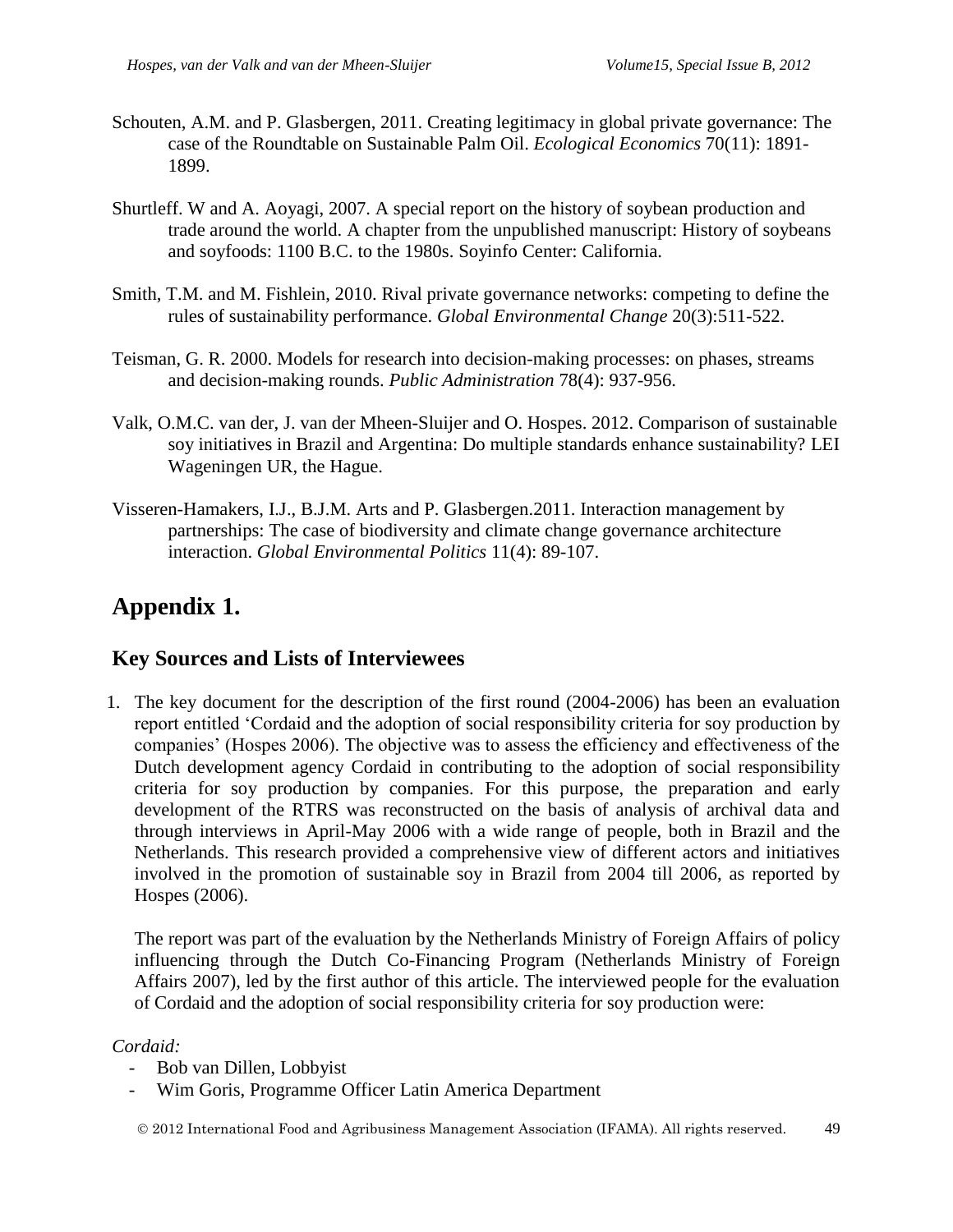- Dicky de Morrée, Policy Adviser and Programme Officer Latin America Department
- José Ruijter, Co-ordinator Quality, Policy and Strategy for Access to Markets *Partner organizations of Cordaid in Brazil:*
- Judson Barros, President, Funaguas
- Luis Eduardo Montenegro Castelo, Vice-President, Cebrac
- Padre Edilberto, Coordinator, FDA
- Mauricio Galinkin, President, Cebrac
- Marcus Roszinsky, Representative Fetraf in Parana state
- Lindomar Silva, Regional Secretary, Caritas
- Jane Souza, Agricultural Engineer, CPT and Caritas Para
- Marco Antonio Sperb Leite, Director, Cebrac
- Jax Nildo Aregao Pinto, Project Coordinator, CPT Para
- Altemir Tortelli, General Coordinator, Fetraf-Sul
- Rui Valença, Coordinator, Fetraf-Sul
- Agnes Vercauteren, Assistant International Relations, Fetraf-Sul

### *Business representatives in Brazil*

- Rodrigo Moreira, Complexo Soja, Cargill
- Luiz Antonio Regi, Manager Quality Department, IMCOPA
- Michel Henrique R. Santos, Manager Corporate Marketing & Communication, Bunge
- João Y. Shimada, Environment Department, Grupo André Maggi
- Adalgiso Telles, Director Corporate Marketing & Communication, Bunge
- Gilmar Tirapelle, Complexo Soja, Buyer of local soy, Cargill
- Ocimar de Camargo Villela, Environment Department, Grupo André Maggi

### *Business representatives in the Netherlands*

- Hessel Abbink Spaink, Corporate Social Responsibility, Rabobank International
- Frans Claassen, Director, Product Board for Margarines, Fats and Oils (MVO)
- W.G. van de Fliert, Secretary General, Dutch Association of Animal Feed Industry (Nevedi)
- Sjaak Hendriks, Manager Quality & Environment, Hema
- Simone A. Hertzberger, Head Quality and Product Integrity, Albert Heijn
- Frank van Ooijen, Director Corporate Communications / Corporate Social Responsibility Officer, Nutreco
- Richard W.A. Piechocki, Issue Manager, Rabobank Nederland
- Jan Kees Vis, Director Division Sustainable Agriculture, Unilever

### *Others:*

- Jan Maarten Dros, Consultant, AIDEnvironment
- Jan Gilhuis, Programme Officer Sustainable Soy, Solidaridad
- Henk Hartogh, Coordinator NWE/EWE programme, NC-IUCN
- Ronald T.R. Hiel, Partner, Schuttelaar & Partners
- Ilan Kruglianskas, Agriculture and Environment Programme, WWF-Brazil
- Tamara Mohr, Director, Both ENDS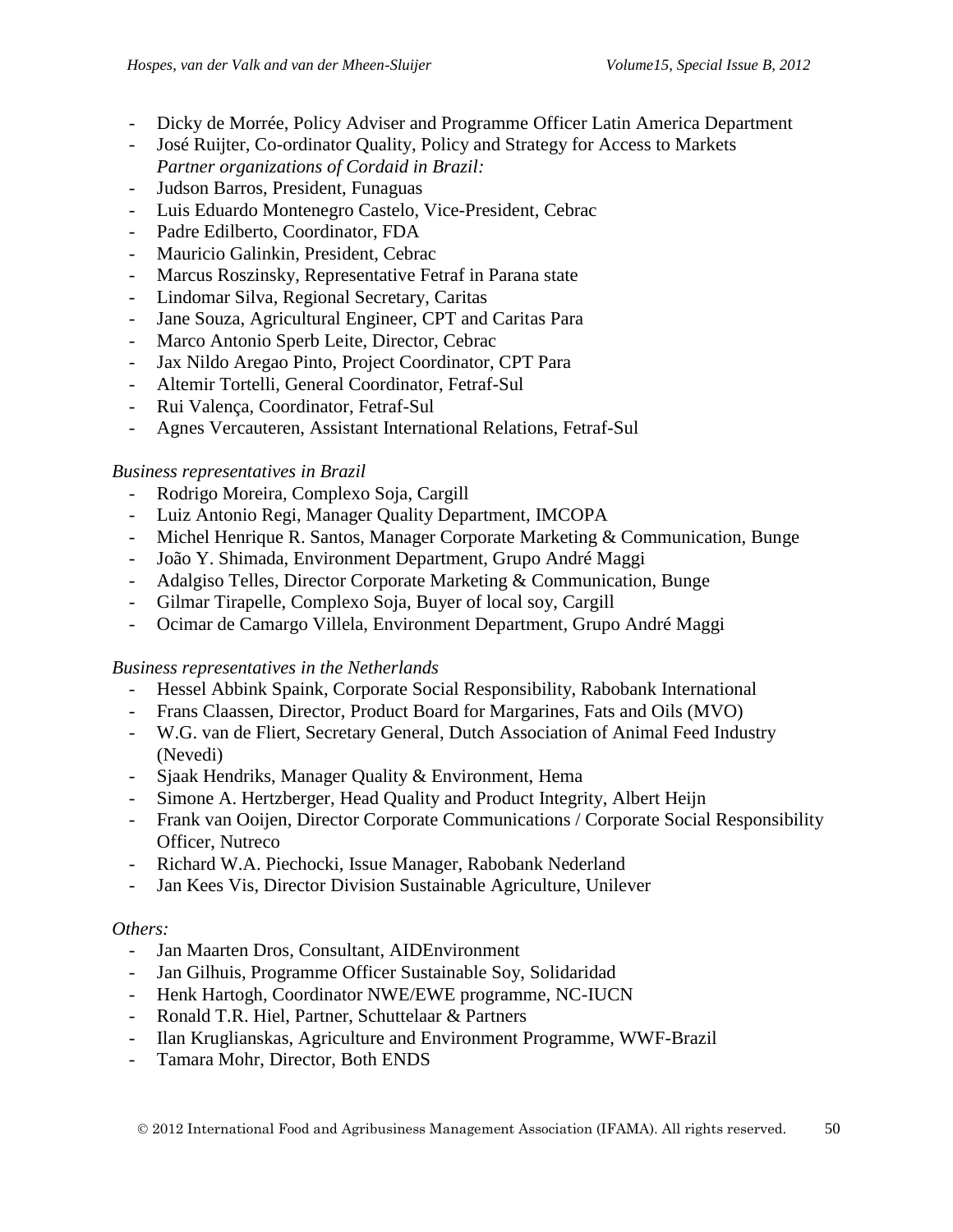- 2. The key source for the reconstruction of the second round (2006-2010) of decision-making and interactions between different actors and partnerships involved in the promotion of sustainable soy in Brazil has been the General Assembly of the RTRS in Sao Paulo in June 2010. The first author was an observer at this General Assembly. He combined informal interviewing at the General Assembly with analysis of minutes of board meetings to explore why Aprosoja and ABIOVE had resigned from membership of the RTRS. Given the sensitivity of the issue and busy schedules of participants, interviewing of key players (Aprosoja, ABIOVE, Cargill, members of RTRS board) was informal and focused on one issue: the background and motives of Aprosoja and ABIOVE to resign from the RTRS.
- 3. The key source for describing the third round (2010-now) has been the comparative study of sustainable soy initiatives in Brazil and Argentina, conducted by the three authors of this article: Van der Valk, Mheen-Sluijer and Hospes (2012). Two key questions of this study are: can we speak of rivalry in sustainability schemes? do multiple standards enhance or obstruct sustainability? To address these questions for the Brazilian context, four initiatives and their interactions were analyzed on the basis of analysis of written sources (evaluation reports, annual reports, minutes of meetings, websites) and interviews with stakeholders in Brazil and the Netherlands in February-March 2010: the RTRS, Agricultura Certificada, Soja Plus and the Soy Moratorium. The interviewed people are members of the RTRS (WWF, Instituto Ethos, Solidaridad, ADM, Grupo Los Grobo, Andre Maggi) or initiators of Soja Plus (ABIOVE, Aprosoja).

The interviewed people were:

- *a) In Brazil:*
- Carlo Lovatelli, ABIOVE and Soja Plus
- Diego di Martino, ADM Brazil
- Marcelo Duarte Monteiro, Aprosoja
- Cassio Franco Moreira, WWF-Brazil
- Bernardo Pires, ABIOVE
- João Shimada, Grupo Andre Maggi
- Ricardo Manoel Arioli Silva, Aprosoja
- Fabio Trigueirinho, ABIOVE, Soja Plus and Instituto Ethos
- Alex Ehrenhaus, Grupo Los Grobo
- *b) In the Netherlands:*
- Marieke Leegwater, Product Board for Margarines, Fats and Oils (MVO)
- Pieter Sijbrandi, Solidaridad